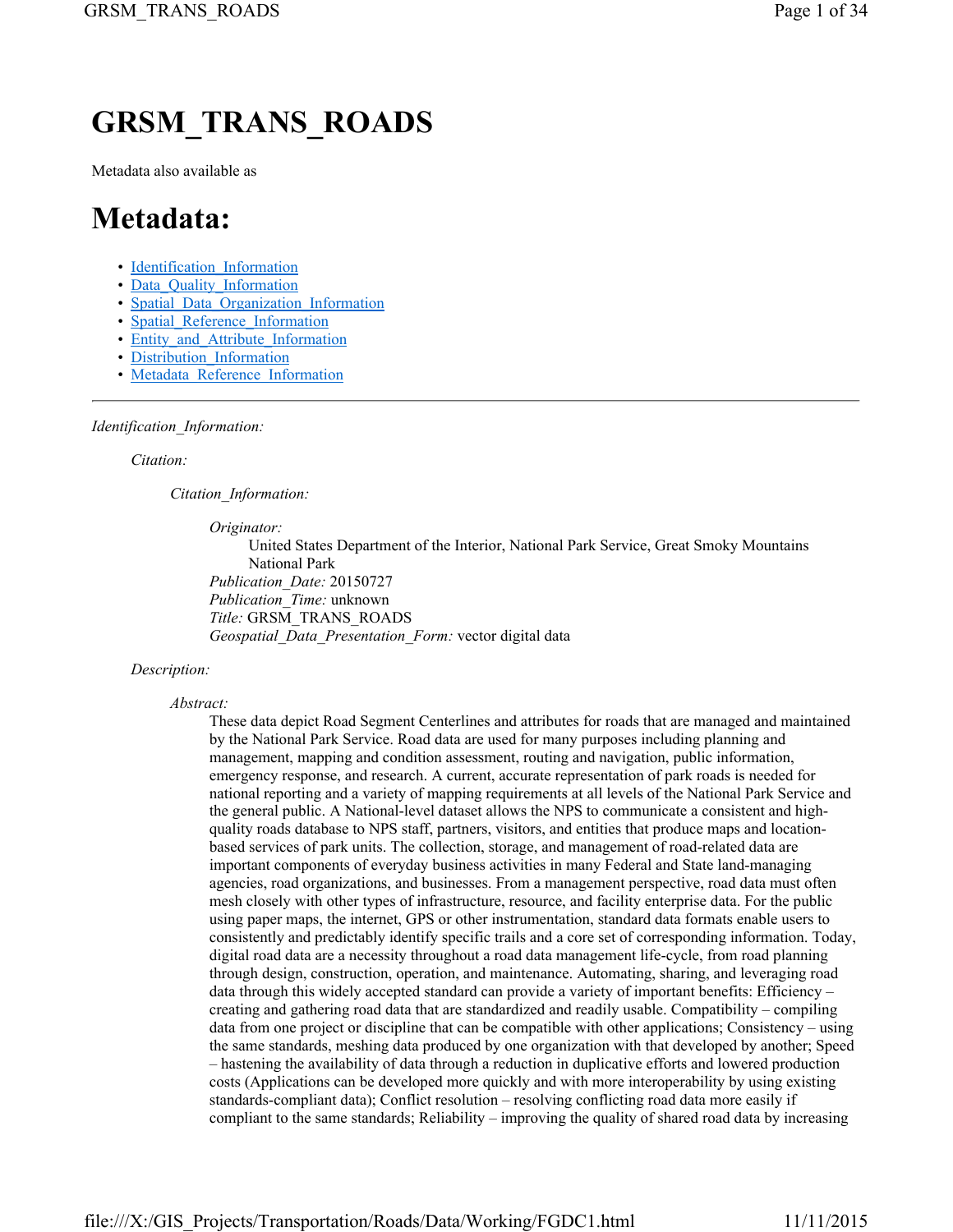the number of individuals who find and correct errors; and Reusability – allow maximum reuse across agencies and support objectives of EGovernment (E-Gov) initiatives and enterprise architecture. *Purpose:* National Park Service Park Road Centerlines

*Supplemental\_Information:*

"Road segment", as used in the FHA attribute definitions, is used as an informal term to identify that portion of road that corresponds to the attribute "answer" or value selected for that attribute. It is not used in the FHA definitions to identify or indicate officially recognized portions of road, but rather to define the portion or entire section of road to which a particular attribute value corresponds. The "segment" identified depends on the question being asked, or the data attribute and attribute value being recorded. The native format of these data may have been configured to render and display in National Park Service applications. Users should consult their GIS software documentation for instructions on altering the symbology of these data for display in propiertary applications.

## *Time\_Period\_of\_Content:*

*Time\_Period\_Information:*

*Single\_Date/Time:*

*Calendar\_Date:* 20150727 *Time\_of\_Day:* unknown

*Currentness\_Reference:* Publication Date

## *Status:*

*Progress:* In work *Maintenance\_and\_Update\_Frequency:* Continually

*Spatial\_Domain:*

*Bounding\_Coordinates:*

*West\_Bounding\_Coordinate:* -84.140641 *East\_Bounding\_Coordinate:* -82.789702 *North\_Bounding\_Coordinate:* 35.919488 *South\_Bounding\_Coordinate:* 35.412663

## *Keywords:*

*Theme:*

*Theme\_Keyword\_Thesaurus:* National Park Service Theme Category Thesaurus *Theme\_Keyword:* Roads *Theme\_Keyword:* Transportation

## *Theme:*

*Theme\_Keyword\_Thesaurus:* ISO 19115 Topic Category *Theme\_Keyword:* transportation

## *Theme:*

*Theme\_Keyword\_Thesaurus:* None *Theme\_Keyword:* Transportation *Theme\_Keyword:* Driving *Theme\_Keyword:* Roads *Theme\_Keyword:* Surface Route

## *Theme:*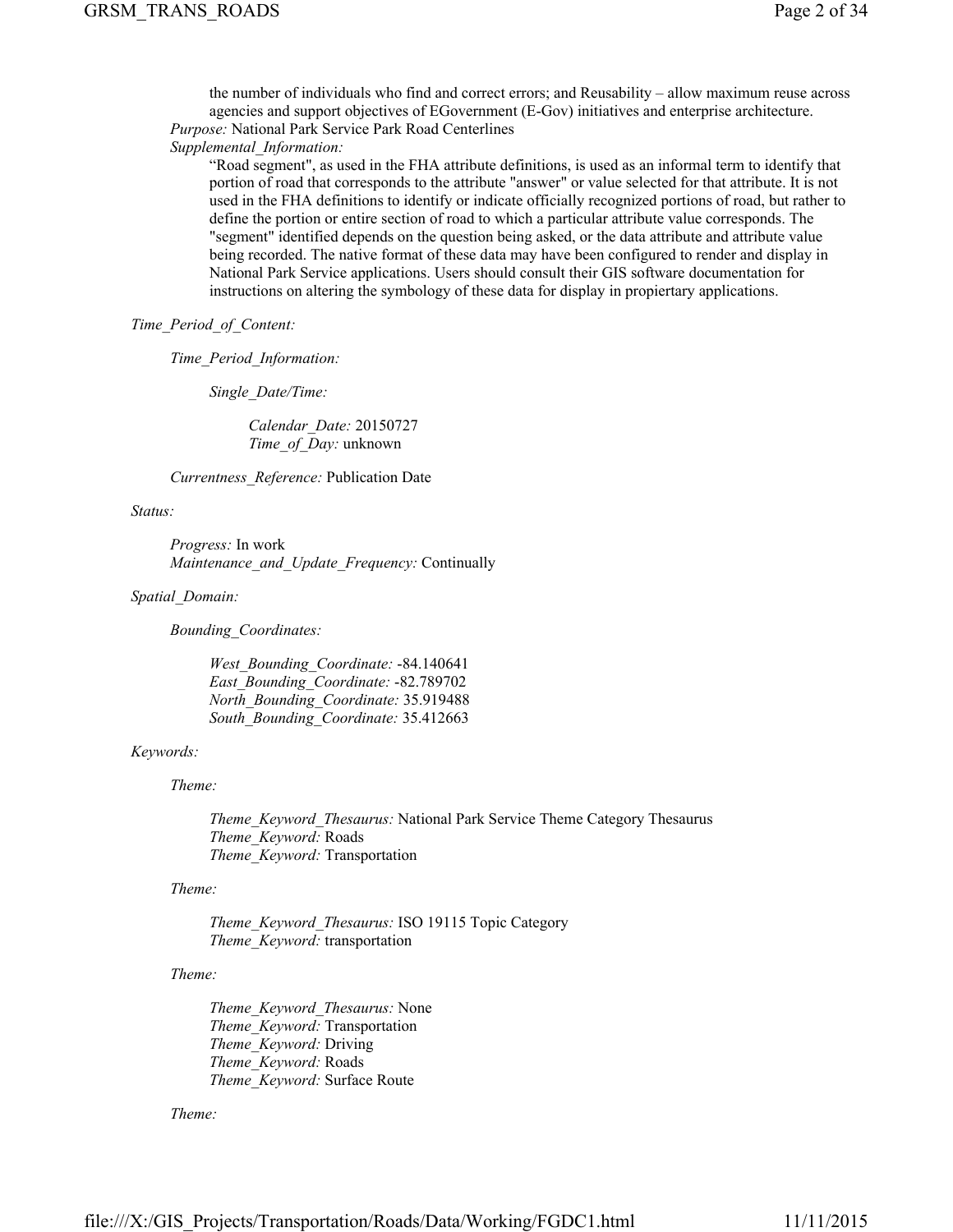*Theme\_Keyword\_Thesaurus:* American Society of Photogrammetry and Remote Sensing *Theme\_Keyword:* National Standards for Spatial Digital Accuracy (NSSDA)

*Theme:*

*Theme\_Keyword\_Thesaurus:* ISO 19115 Topic Categories *Theme\_Keyword:* transportation

*Temporal:*

*Temporal\_Keyword\_Thesaurus:* None *Temporal\_Keyword:* Current

*Access\_Constraints:* None

## *Use\_Constraints:*

Commercial entities using these data for Location Based Service, map publication, or other redistributions of these data should thouroughy read the contents of this metadata. Improper application of these data by failure to do so could result in inappropriate use of these data, includling, but not limited to, errors in navigation resulting in hazardous conditions, for which the National Park Service is not liable. If a road is not depicted within these data, entities redistributing these data should not produce applications and publications that display such road, nor communicate or advise travel or navigation on a road not depicted in these data. Travel on a road not depicted in these data is considered "Off-Road" travel, and not endorsed by the National Park Service. The National Park Service shall not be held liable for improper or incorrect use of the data described and/or contained herein. These data and related graphics (i.e. GIF or JPG format files) are not legal documents and are not intended to be used as such. The information contained in these data is dynamic and may change over time. The data are not better than the original sources from which they were derived. It is the responsibility of the data user to use the data appropriately and consistent within the limitations of geospatial data in general and these data in particular. The related graphics are intended to aid the data user in acquiring relevant data; it is not appropriate to use the related graphics as data. The National Park Service gives no warranty, expressed or implied, as to the accuracy, reliability, or completeness of these data. It is strongly recommended that these data are directly acquired from an NPS server and not indirectly through other sources which may have changed the data in some way. Although these data have been processed successfully on computer systems at the National Park Service, no warranty expressed or implied is made regarding the utility of the data on other systems for general or scientific purposes, nor shall the act of distribution constitute any such warranty. This disclaimer applies both to individual use of the data and aggregate use with other data.

*Point\_of\_Contact:*

*Contact\_Information:*

*Contact\_Organization\_Primary:*

*Contact\_Organization:* Great Smoky Mountains National Park *Contact\_Person:* Thomas Colson

*Contact\_Position:* GIS Specialist *Contact\_Address:*

> *Address\_Type:* physical *Address:* 107 Park HQ Road *City:* Gatlinburg *State\_or\_Province:* TN *Postal\_Code:* 37783 *Country:* US

*Contact\_Voice\_Telephone:* (865)436-1701 *Contact\_Electronic\_Mail\_Address:* thomas\_colson@nps.gov *Hours\_of\_Service:* 0800-1630 *Contact\_Instructions:* email only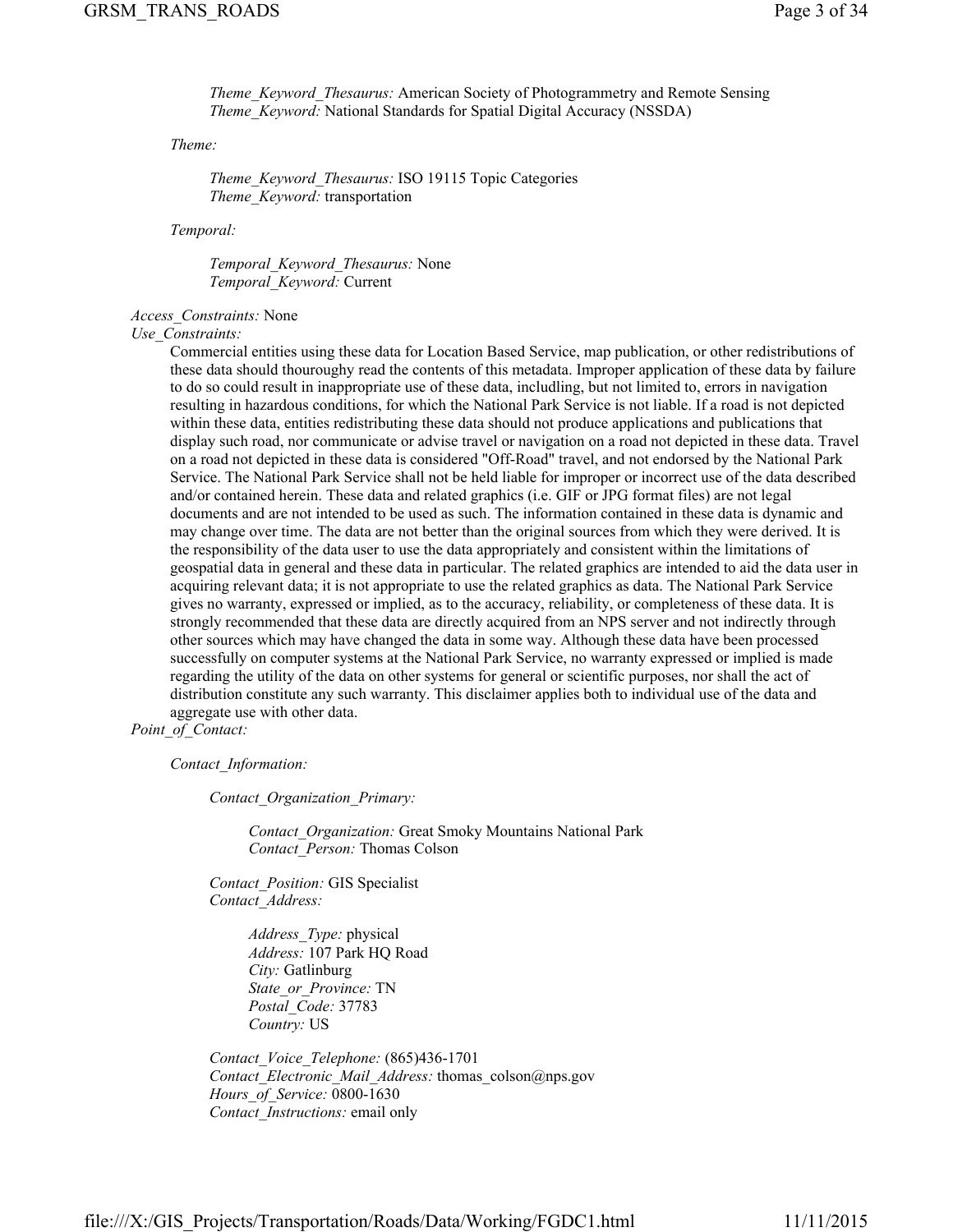*Point\_of\_Contact:*

*Contact\_Information:*

*Contact\_Organization\_Primary:*

*Contact\_Organization:* United States Department of the Interior, National Park Service *Contact\_Person:* Great Smoky Mountains National Park

*Contact\_Address:*

*Address\_Type:* physical *Address:* 107 Park HQ Road *City:* Gatlinburg *State\_or\_Province:* TN *Postal\_Code:* 37783 *Country:* US

*Contact\_Voice\_Telephone:* (865)436-1701 *Hours\_of\_Service:* 0800-1630

#### *Data\_Set\_Credit:*

United States Department of the Interior, National Park Service, Great Smoky Mountains National Park *Security\_Information:*

*Security\_Classification\_System:* None *Security\_Classification:* Unclassified *Security\_Handling\_Description:* None

#### *Native\_Data\_Set\_Environment:*

Microsoft Windows 7 Version 6.1 (Build 7601) Service Pack 1; Esri ArcGIS 10.3.1.4959 *Cross\_Reference:*

*Citation\_Information:*

*Originator:* Department of the Interior, National Park Service *Publication\_Date:* 20140509 *Publication\_Time:* unknown *Title:* NPS Business Practice: Roads (1100) Asset *Online\_Linkage:* <http://classicinside.nps.gov/documents/1100\_Roads\_BP\_2014.05.091.pdf>

## *Cross\_Reference:*

*Citation\_Information:*

*Originator:* Department of the Interior, National Park Service *Publication\_Date:* 20070101 *Publication\_Time:* unknown *Title:* NPS Life-Cycle Business Practices Volume 1 *Online\_Linkage:* <http://classicinside.nps.gov/documents/Life%20cycle%20business%20practices%20volume% 201%20final.pdf>

*Cross\_Reference:*

*Citation\_Information:*

*Originator:* Department of the Interior, National Park Service *Publication\_Date:* 20110519 *Publication\_Time:* unknown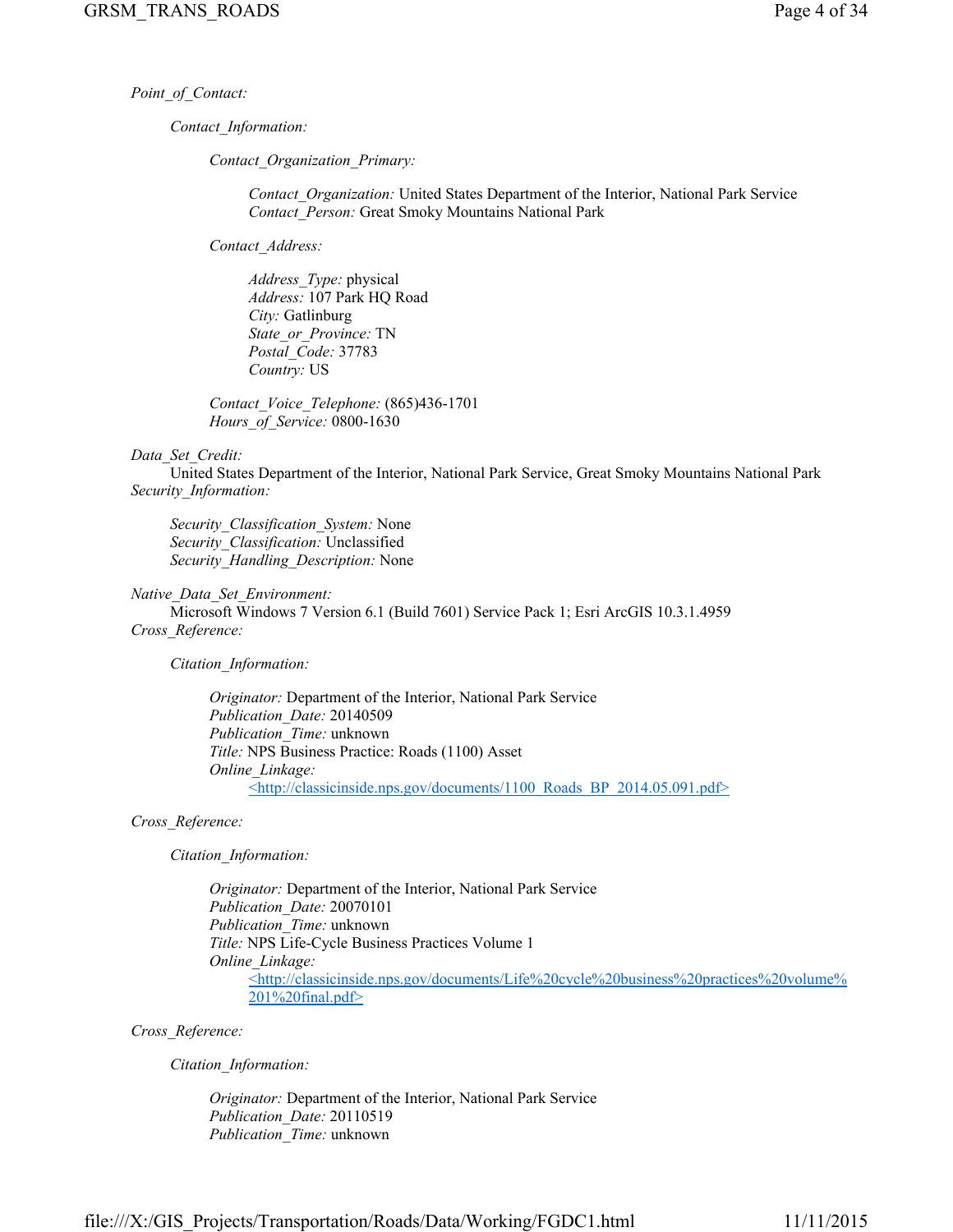*Title:* Enterprise Generic Geodatabase Standard *Online\_Linkage:* <http://share.inside.nps.gov/sites/IR/RIM/Standards%20Repository/GIS% 20Standards/Standards%20Process/GIS\_Stds\_Requirements\_20110519.pdf>

## *Cross\_Reference:*

*Citation\_Information:*

*Publication\_Date:* 20090401

*Title:*

US Forest Service, Travel Routes, National Data Dictionary, Roads, Infrastructure Application, Version 2.0, April 2009

*Online\_Linkage:*

<http://www.fs.fed.us/r5/rsl/clearinghouse/r5gis/transportation/TravelRoutesDataDictionary.pdf>

## *Cross\_Reference:*

*Citation\_Information:*

*Publication\_Date:* 20150807 *Title:* United States Census, MAF/TIGER Feature Class Code Definitions *Online\_Linkage:* <http://www.census.gov/geo/reference/mtfcc.html>

## *Cross\_Reference:*

*Citation\_Information:*

*Publication\_Date:* 20080101

*Title:*

Federal Geographic Data Committee, Geographic Information Framework Data Content, Part 7c: Transportation - Roads, 2008

*Online\_Linkage:*

<http://www.fgdc.gov/standards/projects/FGDC-standards-projects/framework-datastandard/GI\_FrameworkDataStandard\_Part7c\_Transportation\_Road.pdf>

## *Data\_Quality\_Information:*

*Attribute\_Accuracy:*

## *Attribute\_Accuracy\_Report:*

Attribute accuracy was tested by manual comparison of the source with hard copy plots and/or symbolized display of the map data on an interactive computer graphic system. Selected attributes that cannot be visually verified on plots or on screen are interactively queried and verified on screen. In addition, the attributes are tested against a master set of valid attributes. All attribute data conform to the attribute codes in the signed classification and correlation document and amendment(s). Subjectmatter experts for these data where also consulted and reviewed the fitness of these data when applied to the park mission of visitor experience and resource protection.

*Quantitative\_Attribute\_Accuracy\_Assessment:*

*Attribute\_Accuracy\_Value:* 10 *Attribute\_Accuracy\_Explanation:* No Method is given.

## *Logical\_Consistency\_Report:*

Spatial quality of these data have been reviewed to provide error-free functionality in the broadest range of mapping software. Line segments are a set of sequentially numbered coordinate pairs. No duplicate features exist nor duplicate points in a data string. Intersecting lines are separated into individual line segments at the point of intersection. Point data are represented by two sets of coordinate pairs, each with the same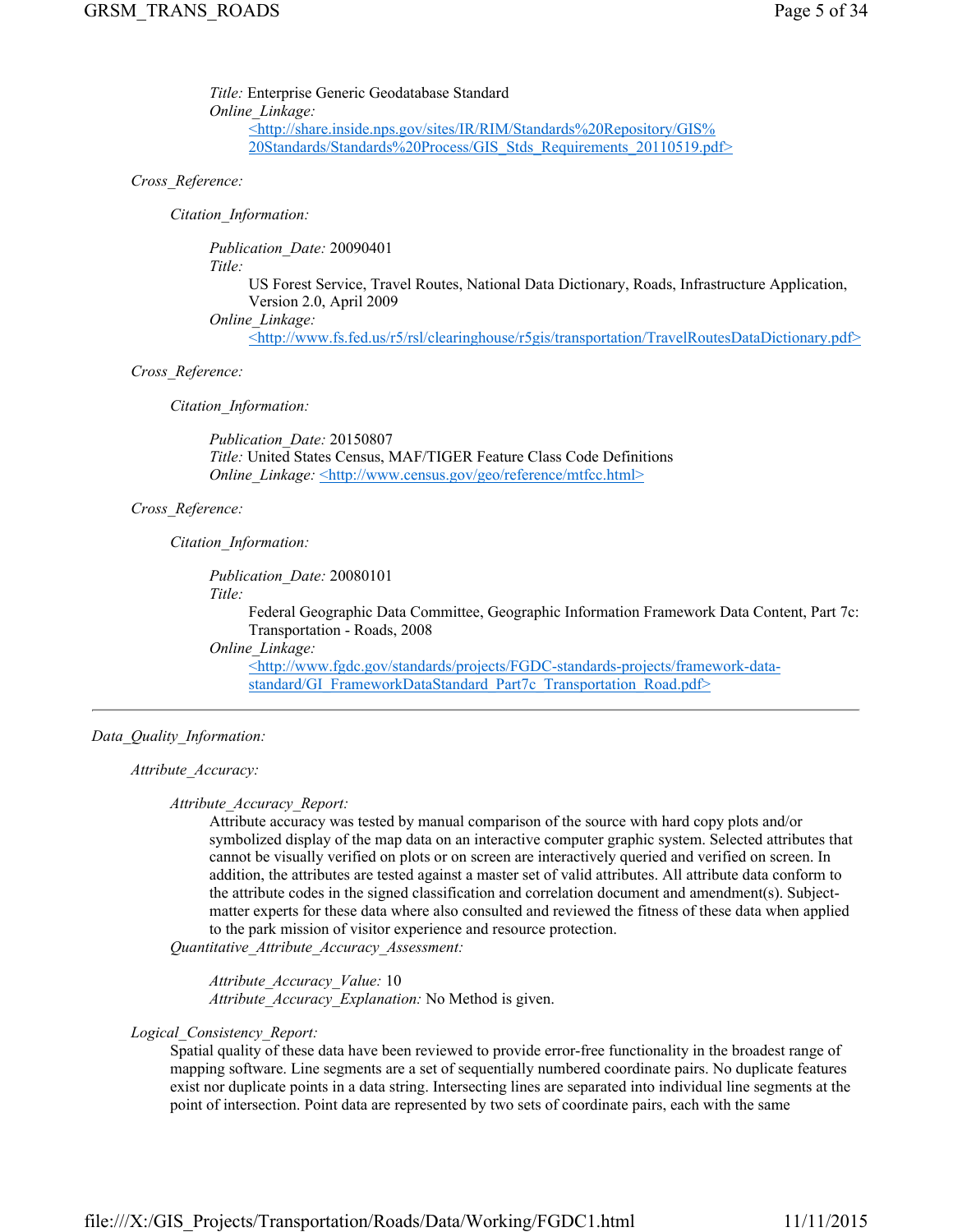coordinate values. All nodes are represented by a single coordinate pair which indicates the beginning or end of a line segment.

## *Completeness\_Report:*

Data completeness reflects the content of the original data. Features may have been eliminated or generalized during data processing, due to scale and legibility constraints. *Positional\_Accuracy:*

## *Horizontal\_Positional\_Accuracy:*

#### *Horizontal\_Positional\_Accuracy\_Report:*

These data meet United States National Map Accuracy Standards for Horizontal data, which are as follows: For maps on publication scales larger than 1:20,000, not more than 10 percent of the points tested shall be in error by more than 1/30 inch, measured on the publication scale; for maps on publication scales of 1:20,000 or smaller, 1/50 inch. These limits of accuracy shall apply in all cases to positions of well-defined points only. Well-defined points are those that are easily visible or recoverable on the ground, such as the following: monuments or markers, such as bench marks, property boundary monuments; intersections of roads, railroads, etc.; corners of large buildings or structures (or center points of small buildings); etc. In general what is well defined will be determined by what is plottable on the scale of the map within 1/100 inch. Thus while the intersection of two road or property lines meeting at right angles would come within a sensible interpretation, identification of the intersection of such lines meeting at an acute angle would obviously not be practicable within 1/100 inch. Similarly, features not identifiable upon the ground within close limits are not to be considered as test points within the limits quoted, even though their positions may be scaled closely upon the map. In this class would come timber lines, soil boundaries, etc.

*Quantitative\_Horizontal\_Positional\_Accuracy\_Assessment:*

*Horizontal\_Positional\_Accuracy\_Value:* 10 *Horizontal\_Positional\_Accuracy\_Explanation:* No Method is given.

*Vertical\_Positional\_Accuracy:*

*Vertical\_Positional\_Accuracy\_Report:*

When vertical measurements are used to supplement measurements, these data meet United States National Map Accuracy Standards for Vertical data, which are as follows: Vertical accuracy, as applied to contour maps on all publication scales, shall be such that not more than 10 percent of the elevations tested shall be in error more than one-half the contour interval. In checking elevations taken from the map, the apparent vertical error may be decreased by assuming a horizontal displacement within the permissible horizontal error for a map of that scale. Vertical measurements may have been used in these data to calculate area, length, or vertical (Z) coordinates.

*Quantitative\_Vertical\_Positional\_Accuracy\_Assessment:*

*Vertical\_Positional\_Accuracy\_Value:* 10 *Vertical\_Positional\_Accuracy\_Explanation:* No Method is given.

#### *Lineage:*

*Process\_Step:*

*Process\_Description:* Numerous processing steps occurred on these data. *Process\_Date:* 20151110 *Process\_Contact:*

*Contact\_Information:*

*Contact\_Organization\_Primary:*

*Contact\_Organization:* Great Smoky Mountains National Park *Contact\_Person:* Thomas Colson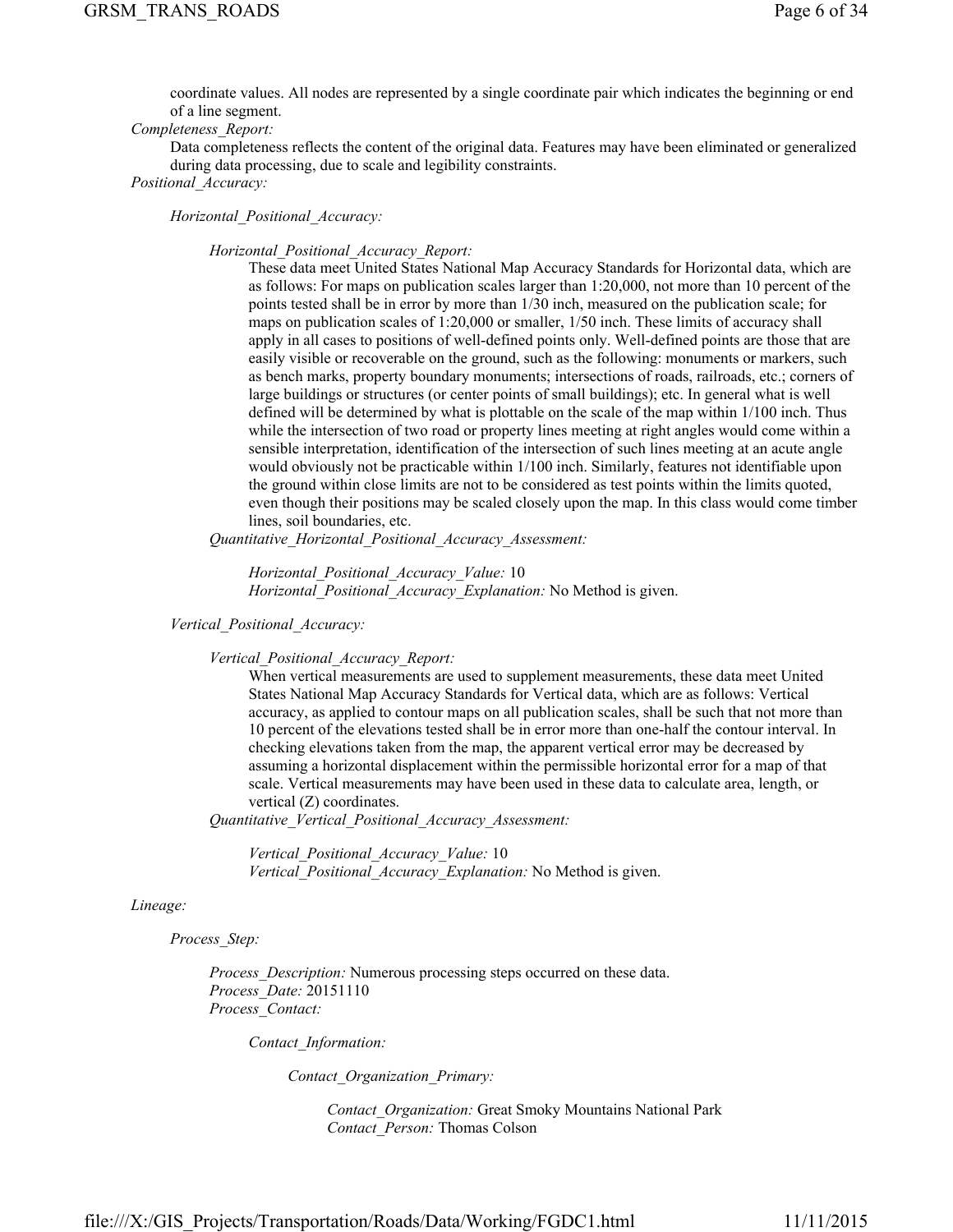*Contact\_Position:* GIS Specialist *Contact\_Address:*

> *Address\_Type:* physical *Address:* 107 Park HQ Road *City:* Gatlinburg *State\_or\_Province:* TN *Postal\_Code:* 37783 *Country:* US

*Contact\_Voice\_Telephone:* (865)436-1701 *Contact\_Electronic\_Mail\_Address:* thomas\_colson@nps.gov *Hours\_of\_Service:* 0800-1630 *Contact\_Instructions:* email only

*Spatial\_Data\_Organization\_Information:*

*Direct\_Spatial\_Reference\_Method:* Vector *Point\_and\_Vector\_Object\_Information:*

*SDTS\_Terms\_Description:*

*SDTS\_Point\_and\_Vector\_Object\_Type:* String *Point\_and\_Vector\_Object\_Count:* 1874

## *Spatial\_Reference\_Information:*

*Horizontal\_Coordinate\_System\_Definition:*

*Geographic:*

*Latitude\_Resolution:* 2.0000000000000001e-009 *Longitude\_Resolution:* 2.0000000000000001e-009 *Geographic\_Coordinate\_Units:* Decimal Degrees

*Geodetic\_Model:*

*Horizontal\_Datum\_Name:* D North American 1983 *Ellipsoid\_Name:* GRS 1980 *Semi-major\_Axis:* 6378137.0 *Denominator\_of\_Flattening\_Ratio:* 298.257222101

*Entity\_and\_Attribute\_Information:*

*Detailed\_Description:*

*Entity\_Type:*

*Entity\_Type\_Label:* GRSM\_TRANS\_ROADS *Entity\_Type\_Definition:* A Road is defined as an open way for the passage of vehicles, persons, or animals on land by the American National Standard for Information Systems Spatial Data Transfer Standard - Part 2, Spatial Features. *Entity\_Type\_Definition\_Source:*

<http://mcmcweb.er.usgs.gov/sdts/SDTS\_standard\_nov97/p2anxa.html#342523>

*Attribute:*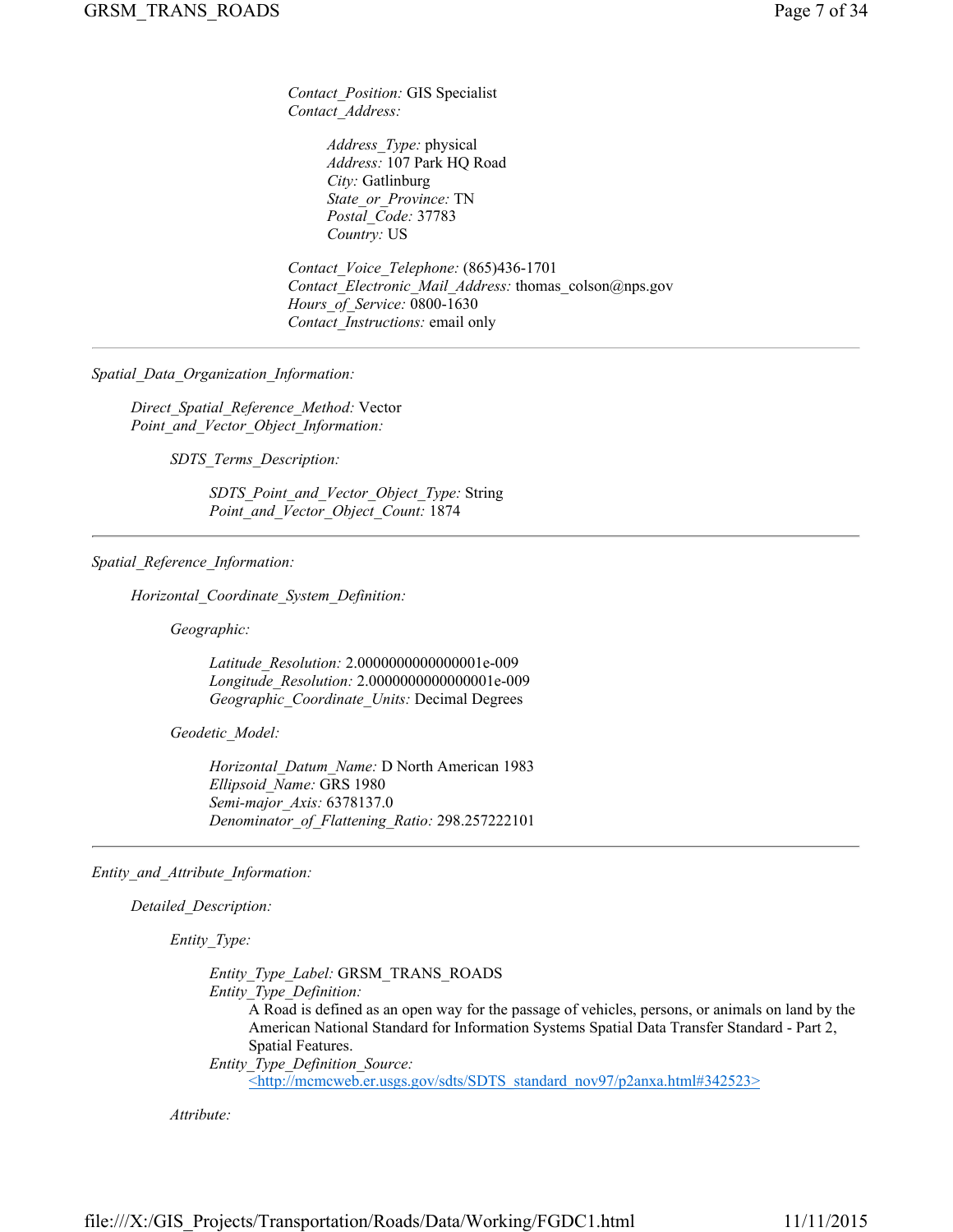*Attribute\_Label:* OBJECTID *Attribute\_Definition:* Internal feature number. *Attribute\_Definition\_Source:* Esri *Attribute\_Domain\_Values:*

> *Unrepresentable\_Domain:* Sequential unique whole numbers that are automatically generated.

#### *Attribute:*

*Attribute\_Label:* SHAPE *Attribute\_Definition:* Feature geometry. *Attribute\_Definition\_Source:* Esri *Attribute\_Domain\_Values:*

*Unrepresentable\_Domain:* Coordinates defining the features.

## *Attribute:*

*Attribute\_Label:* ASSETID *Attribute\_Definition:* Asset ID from FMSS database for relationship with FMSS and further population of attributes. String format in order to merge with FMSS output in Excel format. *Attribute\_Definition\_Source:* NPS Business Practice: Roads (1100) Asset. *Attribute\_Domain\_Values:*

*Unrepresentable\_Domain:* Free text.

#### *Attribute:*

*Attribute\_Label:* CREATEDATE *Attribute\_Definition:* Date the geometry was initially created. *Attribute\_Definition\_Source:* Enterprise Generic Geodatabase Standard *Attribute\_Domain\_Values:*

*Unrepresentable\_Domain:* Valid date.

*Beginning\_Date\_of\_Attribute\_Values:* 20150717

#### *Attribute:*

*Attribute\_Label:* CREATEUSER *Attribute\_Definition:* The person who initially created the geometry. *Attribute\_Definition\_Source:* NPS Roads GIS Center-Line Standard *Attribute\_Domain\_Values:*

*Unrepresentable\_Domain:* NPS domain user name.

#### *Attribute:*

*Attribute\_Label:* DISTRIBUTE

*Attribute\_Definition:*

Feature is available for public distribution or consumption by a public facing system or service. This flag indicates whether or not this feature may be displayed to the public. This flag can be used by any automated service planning to consume and display this dataset publicly. This attribute does not necessarily coincide with the sensitivity flag in the sense that a feature could have no sensitivity restriction, but still have a value here that prevents it from being distributed. However, any feature marked as restricted should automatically have a false value here. Still, to prevent distribution of sensitive data, the appropriate query for feature accessibility to the public is: RESTRICTION = "Unrestricted" AND DISTRIBUTE = "Public".

*Attribute\_Definition\_Source:* NPS Roads GIS Center-Line Standard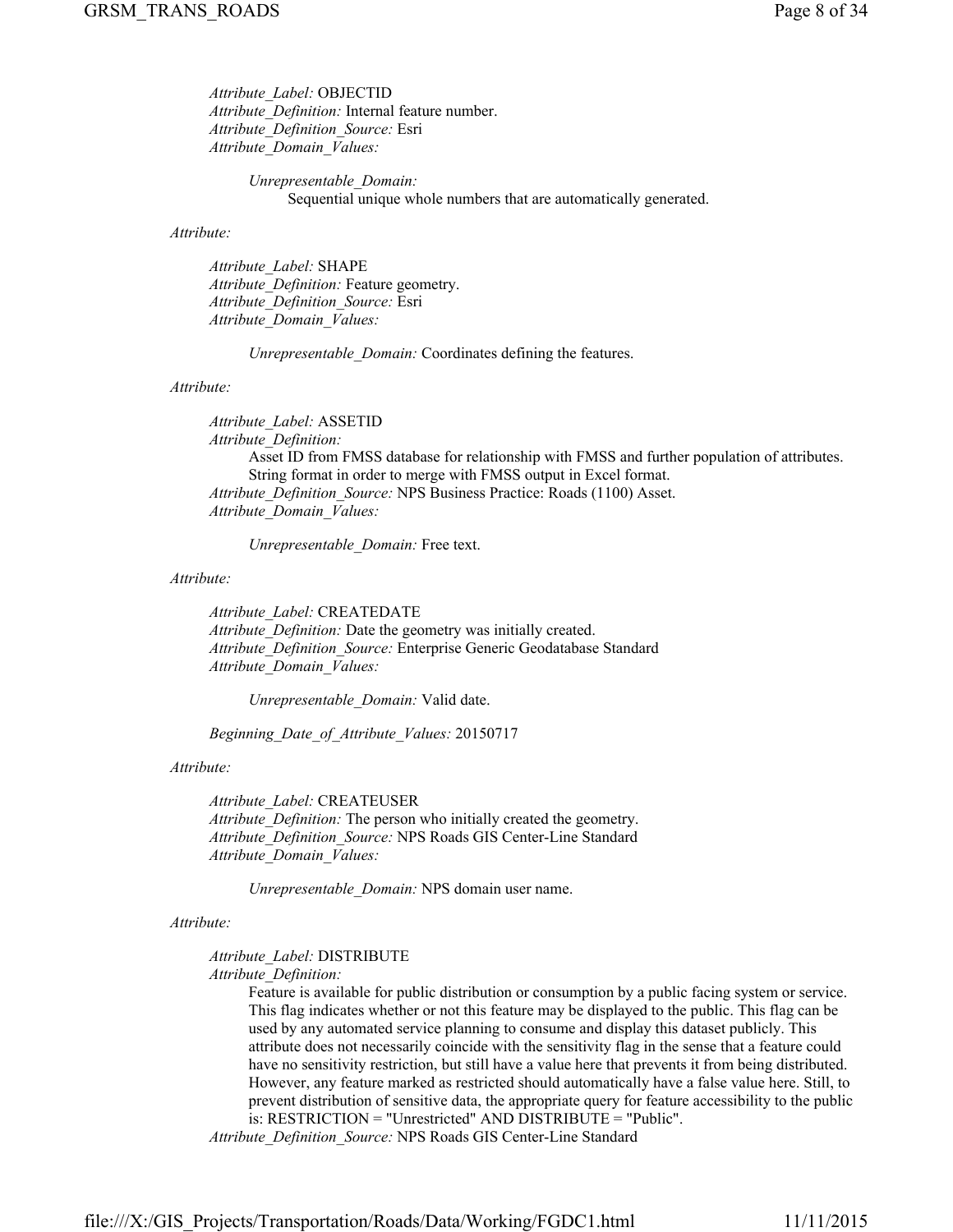*Attribute\_Domain\_Values:*

*Enumerated\_Domain:*

*Enumerated\_Domain\_Value:* DEFAULT: Internal Only *Enumerated\_Domain\_Value\_Definition:* Internal Only: The data is for use by NPS only. *Enumerated\_Domain\_Value\_Definition\_Source:* NPS Roads GIS Center-Line Standard

*Enumerated\_Domain:*

*Enumerated\_Domain\_Value:* Public *Enumerated\_Domain\_Value\_Definition:* Public: The data is for use by NPS only. *Enumerated\_Domain\_Value\_Definition\_Source:* NPS Roads GIS Center-Line Standard

#### *Attribute:*

*Attribute\_Label:* EDITDATE *Attribute\_Definition:* The last edit, update, or official review of this GIS record. *Attribute\_Definition\_Source:* Enterprise Generic Geodatabase Standard *Attribute\_Domain\_Values:*

*Unrepresentable\_Domain:* Valid date.

*Beginning\_Date\_of\_Attribute\_Values:* 20150717

## *Attribute:*

*Attribute\_Label:* EDITUSER *Attribute\_Definition:* The person who last edited, updated, or officially reviewed this GIS record. *Attribute\_Definition\_Source:* NPS Roads GIS Center-Line Standard *Attribute\_Domain\_Values:*

*Unrepresentable\_Domain:* NPS domain user name.

#### *Attribute:*

*Attribute\_Label:* FEATUREID *Attribute\_Definition:* Associated road attributes can be linked using this ID (this ID is not FMSS related). *Attribute\_Definition\_Source:* NPS Roads GIS Center-Line Standard *Attribute\_Domain\_Values:*

*Unrepresentable\_Domain:* GUID (Globally Unique Identifier).

#### *Attribute:*

*Attribute\_Label:* GEOMETRYID *Attribute\_Definition:* A unique identifier for the road geometry (feature) controlled by the user. *Attribute\_Definition\_Source:* Enterprise Generic Geodatabase Standard *Attribute\_Domain\_Values:*

*Unrepresentable\_Domain:* GUID (Globally Unique Identifier).

*Attribute:*

*Attribute\_Label:* GROUPCODE *Attribute\_Definition:*

> Administrative unit code that is different from the individual park units but includes the unit identified in the UnitCode; The NPS unit code of the NPS unit that administers the unit listed in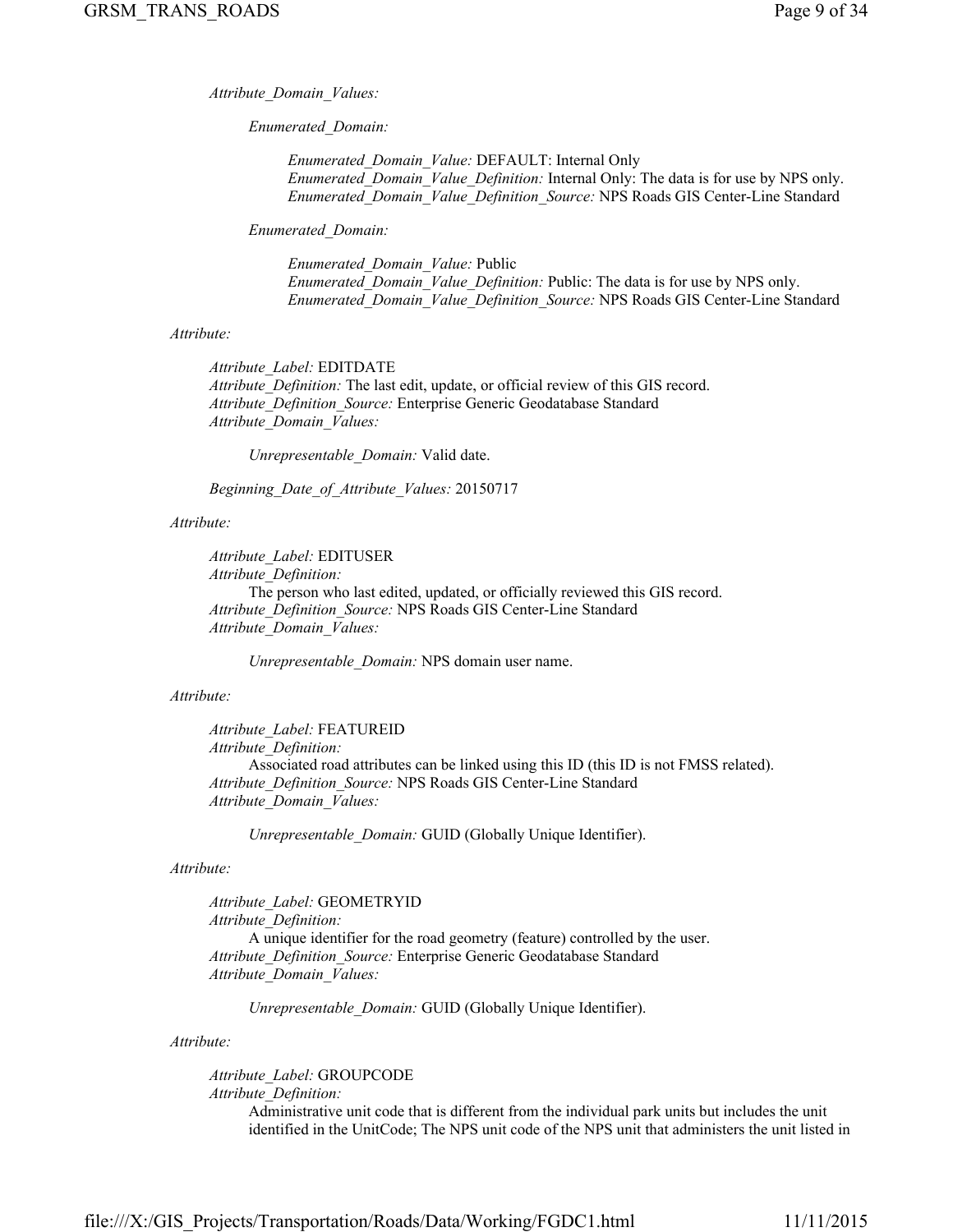UnitCode. Generally 4 characters from the first two characters of the first two words of the name.

*Attribute\_Definition\_Source:* Enterprise Generic Geodatabase Standard *Attribute\_Domain\_Values:*

#### *Unrepresentable\_Domain:*

Administrative unit code that is different from the individual park units but includes the unit identified in the UnitCode; The NPS unit code of the NPS unit that administers the unit listed in UnitCode. Generally 4 characters from the first two characters of the first two words of the name.

#### *Attribute:*

*Attribute\_Label:* ISEXTANT *Attribute\_Definition:*

> Is there a physical road observable on the ground? Some instances are an area rather than an actual route or path on the ground.

*Attribute\_Definition\_Source:* Enterprise Generic Geodatabase Standard *Attribute\_Domain\_Values:*

*Enumerated\_Domain:*

*Enumerated\_Domain\_Value:* Yes *Enumerated\_Domain\_Value\_Definition:* Yes *Enumerated\_Domain\_Value\_Definition\_Source:* Enterprise Generic Geodatabase Standard

*Enumerated\_Domain:*

*Enumerated\_Domain\_Value:* No *Enumerated\_Domain\_Value\_Definition:* No *Enumerated\_Domain\_Value\_Definition\_Source:* Enterprise Generic Geodatabase Standard

*Enumerated\_Domain:*

*Enumerated\_Domain\_Value:* DEFAULT: Unknown *Enumerated\_Domain\_Value\_Definition:* Unknown *Enumerated\_Domain\_Value\_Definition\_Source:* Enterprise Generic Geodatabase Standard

*Enumerated\_Domain:*

*Enumerated\_Domain\_Value:* Other *Enumerated\_Domain\_Value\_Definition:* Other *Enumerated\_Domain\_Value\_Definition\_Source:* Enterprise Generic Geodatabase Standard

## *Attribute:*

*Attribute\_Label:* LOCATIONID *Attribute\_Definition:*

Location ID from FMSS database for relationship with FMSS and further population of attributes. String format in order to merge with FMSS output in Excel format. *Attribute\_Definition\_Source:* NPS Life-Cycle Business Practices Volume 1 *Attribute\_Domain\_Values:*

*Unrepresentable\_Domain:* Free text.

*Attribute:*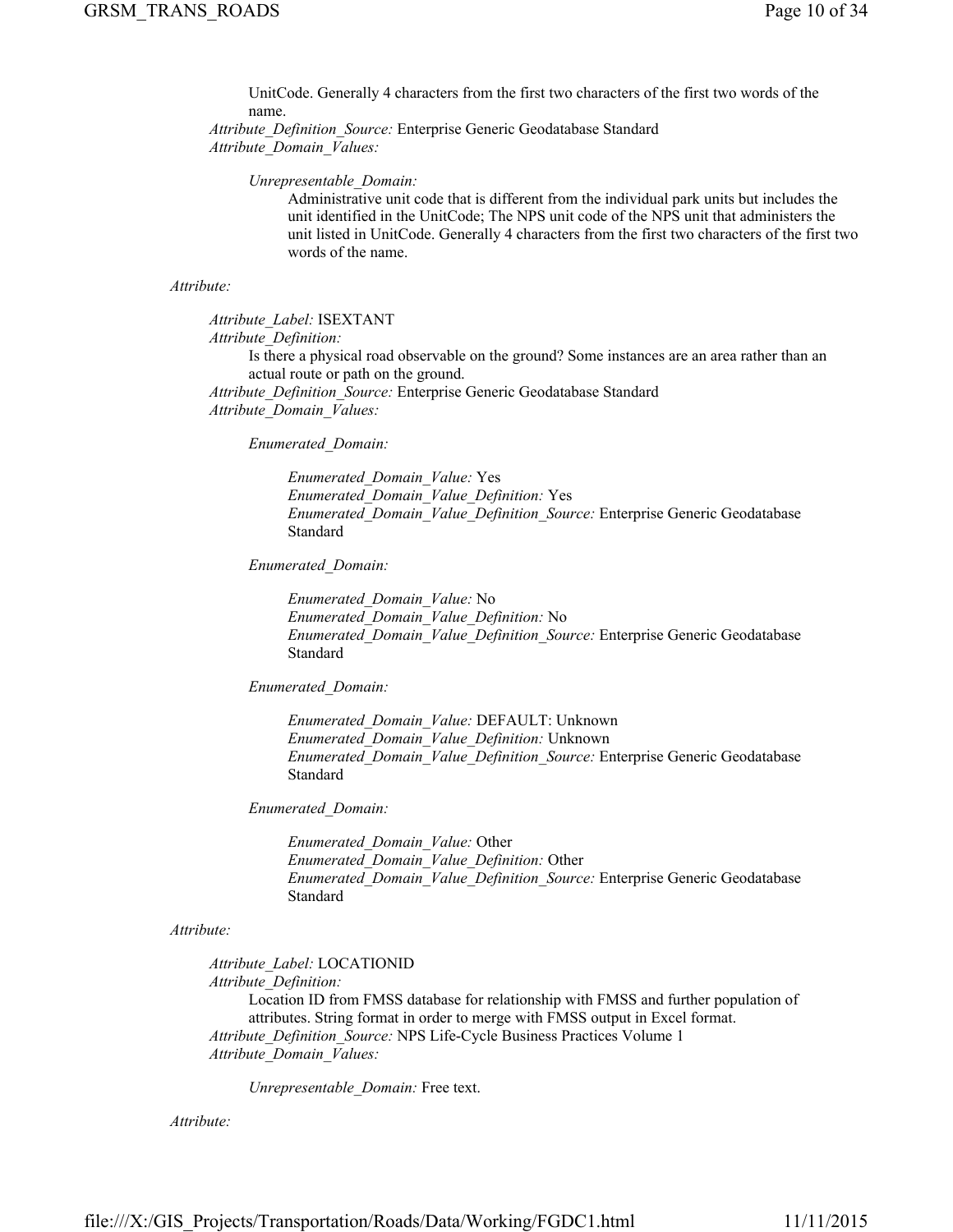*Attribute\_Label:* MAINTAINER *Attribute\_Definition:* The agency or party having primary (largest share) financial responsibility for maintenance. *Attribute\_Definition\_Source:* US Forest Service, Travel Routes, National Data Dictionary, Roads, Infrastructure Application, Version 2.0, April 2009 *Attribute\_Domain\_Values:*

*Enumerated\_Domain:*

*Enumerated\_Domain\_Value:* Unknown *Enumerated\_Domain\_Value\_Definition:* Unknown *Enumerated\_Domain\_Value\_Definition\_Source:* US Forest Service, Travel Routes, National Data Dictionary, Roads, Infrastructure Application, Version 2.0, April 2009.

## *Enumerated\_Domain:*

*Enumerated\_Domain\_Value:* Bureau of Indian Affairs *Enumerated\_Domain\_Value\_Definition:* Bureau of Indian Affairs *Enumerated\_Domain\_Value\_Definition\_Source:* US Forest Service, Travel Routes, National Data Dictionary, Roads, Infrastructure Application, Version 2.0, April 2009.

## *Enumerated\_Domain:*

*Enumerated\_Domain\_Value:* Bureau of Land Management *Enumerated\_Domain\_Value\_Definition:* Bureau of Land Management *Enumerated\_Domain\_Value\_Definition\_Source:* US Forest Service, Travel Routes, National Data Dictionary, Roads, Infrastructure Application, Version 2.0, April 2009.

## *Enumerated\_Domain:*

*Enumerated\_Domain\_Value:* Bureau of Reclamation *Enumerated\_Domain\_Value\_Definition:* Bureau of Reclamation *Enumerated\_Domain\_Value\_Definition\_Source:* US Forest Service, Travel Routes, National Data Dictionary, Roads, Infrastructure Application, Version 2.0, April 2009.

## *Enumerated\_Domain:*

*Enumerated\_Domain\_Value:* Commercial User *Enumerated\_Domain\_Value\_Definition:* Commercial User *Enumerated\_Domain\_Value\_Definition\_Source:* US Forest Service, Travel Routes, National Data Dictionary, Roads, Infrastructure Application, Version 2.0, April 2009.

#### *Enumerated\_Domain:*

*Enumerated\_Domain\_Value:* Cooperator *Enumerated\_Domain\_Value\_Definition:* Cooperator *Enumerated\_Domain\_Value\_Definition\_Source:* US Forest Service, Travel Routes, National Data Dictionary, Roads, Infrastructure Application, Version 2.0, April 2009.

*Enumerated\_Domain:*

*Enumerated\_Domain\_Value:* Corps of Engineers *Enumerated\_Domain\_Value\_Definition:* Corps of Engineers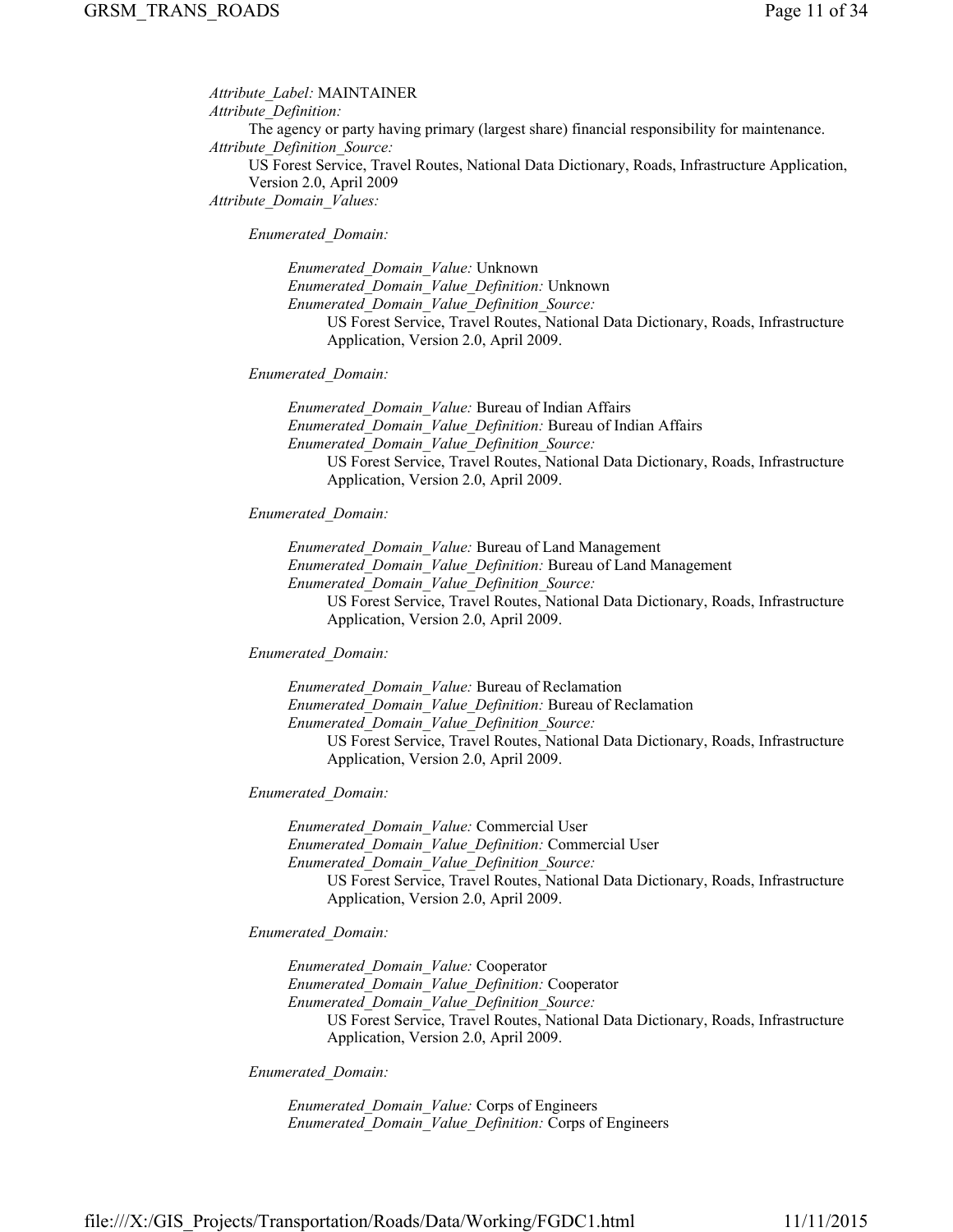*Enumerated\_Domain\_Value\_Definition\_Source:* US Forest Service, Travel Routes, National Data Dictionary, Roads, Infrastructure Application, Version 2.0, April 2009.

*Enumerated\_Domain:*

*Enumerated\_Domain\_Value:* County, Parish, Borough *Enumerated\_Domain\_Value\_Definition:* County, Parish, Borough *Enumerated\_Domain\_Value\_Definition\_Source:* US Forest Service, Travel Routes, National Data Dictionary, Roads, Infrastructure Application, Version 2.0, April 2009.

*Enumerated\_Domain:*

*Enumerated\_Domain\_Value:* Department of Defense *Enumerated\_Domain\_Value\_Definition:* Department of Defense *Enumerated\_Domain\_Value\_Definition\_Source:* US Forest Service, Travel Routes, National Data Dictionary, Roads, Infrastructure Application, Version 2.0, April 2009.

*Enumerated\_Domain:*

*Enumerated\_Domain\_Value:* Department of Energy *Enumerated\_Domain\_Value\_Definition:* Department of Energy *Enumerated\_Domain\_Value\_Definition\_Source:* US Forest Service, Travel Routes, National Data Dictionary, Roads, Infrastructure Application, Version 2.0, April 2009.

## *Enumerated\_Domain:*

*Enumerated\_Domain\_Value:* Federal Aviation Administration *Enumerated\_Domain\_Value\_Definition:* Federal Aviation Administration *Enumerated\_Domain\_Value\_Definition\_Source:* US Forest Service, Travel Routes, National Data Dictionary, Roads, Infrastructure Application, Version 2.0, April 2009.

*Enumerated\_Domain:*

*Enumerated\_Domain\_Value:* Fish and Wildlife Service *Enumerated\_Domain\_Value\_Definition:* Fish and Wildlife Service *Enumerated\_Domain\_Value\_Definition\_Source:* US Forest Service, Travel Routes, National Data Dictionary, Roads, Infrastructure Application, Version 2.0, April 2009.

*Enumerated\_Domain:*

*Enumerated\_Domain\_Value:* Local Government *Enumerated\_Domain\_Value\_Definition:* Local Government *Enumerated\_Domain\_Value\_Definition\_Source:* US Forest Service, Travel Routes, National Data Dictionary, Roads, Infrastructure Application, Version 2.0, April 2009.

## *Enumerated\_Domain:*

*Enumerated\_Domain\_Value:* Non-Governmental Organization *Enumerated\_Domain\_Value\_Definition:* Non-Governmental Organization *Enumerated\_Domain\_Value\_Definition\_Source:* US Forest Service, Travel Routes, National Data Dictionary, Roads, Infrastructure Application, Version 2.0, April 2009.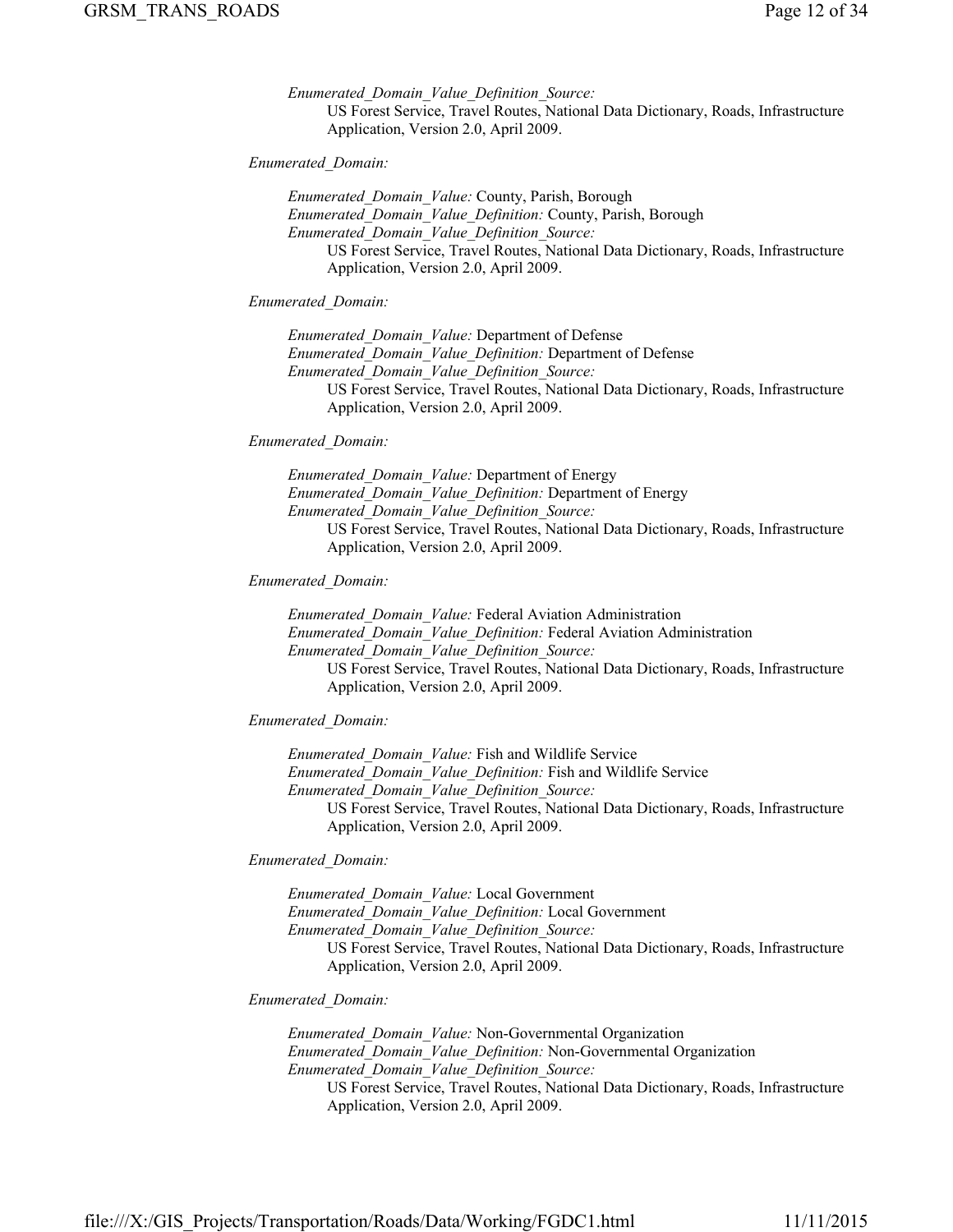*Enumerated\_Domain:*

*Enumerated\_Domain\_Value:* National Park Service *Enumerated\_Domain\_Value\_Definition:* National Park Service *Enumerated\_Domain\_Value\_Definition\_Source:* US Forest Service, Travel Routes, National Data Dictionary, Roads, Infrastructure Application, Version 2.0, April 2009.

*Enumerated\_Domain:*

*Enumerated\_Domain\_Value:* Other Federal Highway *Enumerated\_Domain\_Value\_Definition:* Other Federal Highway *Enumerated\_Domain\_Value\_Definition\_Source:* US Forest Service, Travel Routes, National Data Dictionary, Roads, Infrastructure Application, Version 2.0, April 2009.

## *Enumerated\_Domain:*

*Enumerated\_Domain\_Value:* Other Local Highway *Enumerated\_Domain\_Value\_Definition:* Other Local Highway *Enumerated\_Domain\_Value\_Definition\_Source:* US Forest Service, Travel Routes, National Data Dictionary, Roads, Infrastructure Application, Version 2.0, April 2009.

## *Enumerated\_Domain:*

*Enumerated\_Domain\_Value:* Private

*Enumerated\_Domain\_Value\_Definition:* Private

*Enumerated\_Domain\_Value\_Definition\_Source:*

US Forest Service, Travel Routes, National Data Dictionary, Roads, Infrastructure Application, Version 2.0, April 2009.

## *Enumerated\_Domain:*

*Enumerated\_Domain\_Value:* State Government *Enumerated\_Domain\_Value\_Definition:* State Government *Enumerated\_Domain\_Value\_Definition\_Source:* US Forest Service, Travel Routes, National Data Dictionary, Roads, Infrastructure Application, Version 2.0, April 2009.

#### *Enumerated\_Domain:*

*Enumerated\_Domain\_Value:* State Highway *Enumerated\_Domain\_Value\_Definition:* State Highway *Enumerated\_Domain\_Value\_Definition\_Source:* US Forest Service, Travel Routes, National Data Dictionary, Roads, Infrastructure Application, Version 2.0, April 2009.

#### *Enumerated\_Domain:*

*Enumerated\_Domain\_Value:* State Lands Road *Enumerated\_Domain\_Value\_Definition:* State Lands Road *Enumerated\_Domain\_Value\_Definition\_Source:* US Forest Service, Travel Routes, National Data Dictionary, Roads, Infrastructure Application, Version 2.0, April 2009.

#### *Attribute:*

*Attribute\_Label:* MAPMETHOD *Attribute\_Definition:* How the geospatial feature was derived.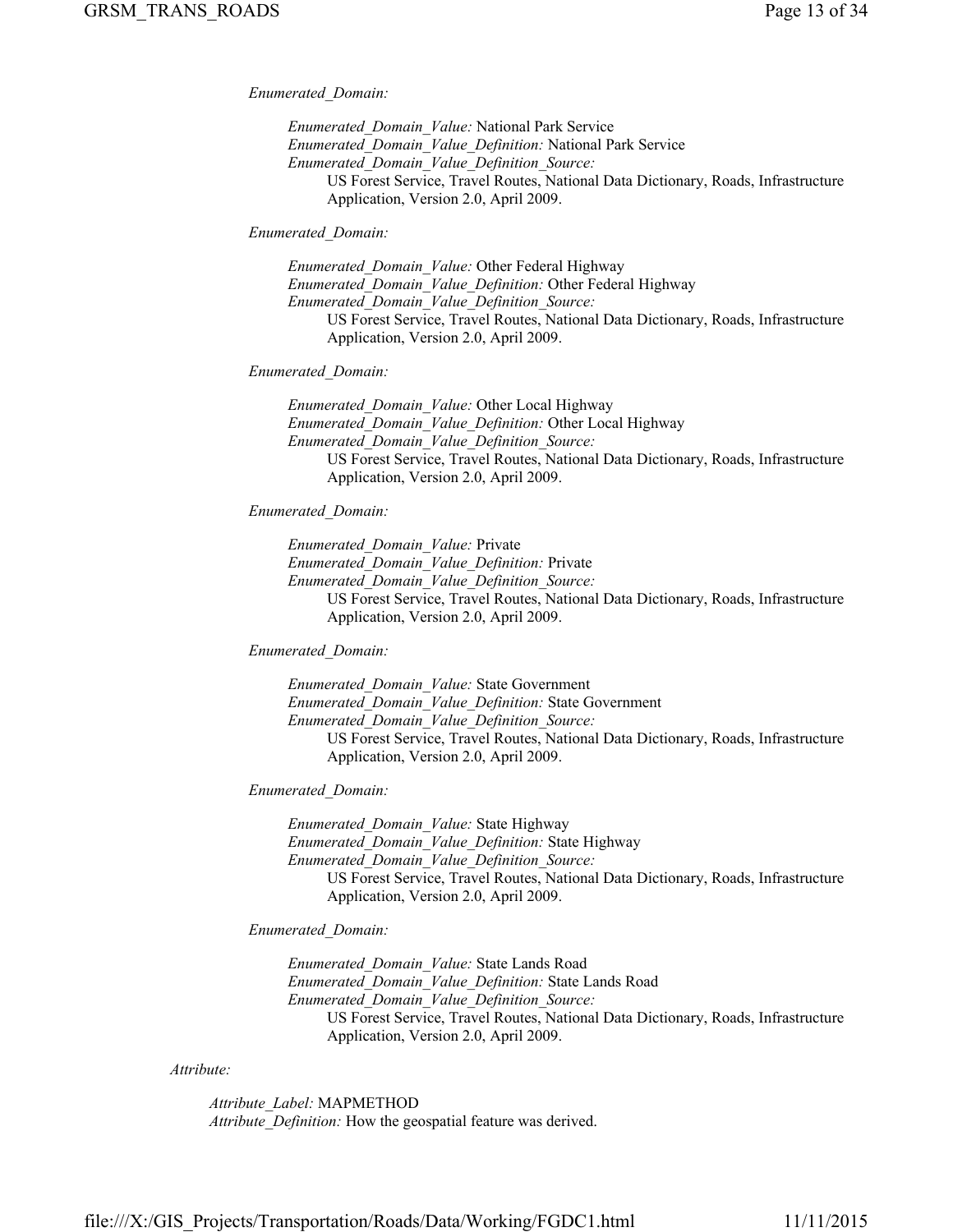*Attribute\_Definition\_Source:* Enterprise Generic Geodatabase Standard *Attribute\_Domain\_Values:*

*Enumerated\_Domain:*

*Enumerated\_Domain\_Value:* Digitized

*Enumerated\_Domain\_Value\_Definition:*

Digitized: The spatial data was created by tracing or drawing features based on a digital base map or aerial photograph.

*Enumerated\_Domain\_Value\_Definition\_Source:* Enterprise Generic Geodatabase Standard

*Enumerated\_Domain:*

*Enumerated\_Domain\_Value:* Differential GPS *Enumerated\_Domain\_Value\_Definition:*

Diffential GPS: The spatial data was created via GPS and is differentially corrected. *Enumerated\_Domain\_Value\_Definition\_Source:* Enterprise Generic Geodatabase Standard

*Enumerated\_Domain:*

*Enumerated\_Domain\_Value:* Autonomous GPS

*Enumerated\_Domain\_Value\_Definition:* Autonomous GPS: The spatial data was created via GPS and was not post-

processed.

*Enumerated\_Domain\_Value\_Definition\_Source:* Enterprise Generic Geodatabase Standard

*Enumerated\_Domain:*

*Enumerated\_Domain\_Value:* Surveyed/Geodetically Derived *Enumerated\_Domain\_Value\_Definition:* Surveyed/Geodetically Derived: The spatial data was created by using georeferenced survey-grade equipment. *Enumerated\_Domain\_Value\_Definition\_Source:* NPS Trails GIS Center-Line Standard

*Enumerated\_Domain:*

*Enumerated\_Domain\_Value:* COGO

*Enumerated\_Domain\_Value\_Definition:*

COGO: The spatial data was constructed from written descriptions, such as legal descriptions, containing line lengths and directions from a known control point. *Enumerated\_Domain\_Value\_Definition\_Source:* Enterprise Generic Geodatabase Standard

*Enumerated\_Domain:*

*Enumerated\_Domain\_Value:* Feature Extraction

*Enumerated\_Domain\_Value\_Definition:*

Feature Extraction: The spatial data was derived from computer-aided machine learning.

*Enumerated\_Domain\_Value\_Definition\_Source:* NPS Trails GIS Center-Line Standard

*Enumerated\_Domain:*

*Enumerated\_Domain\_Value:* Geocoded

*Enumerated\_Domain\_Value\_Definition:*

Geocoded: The spatial data was created by interpolating a location based on a street address.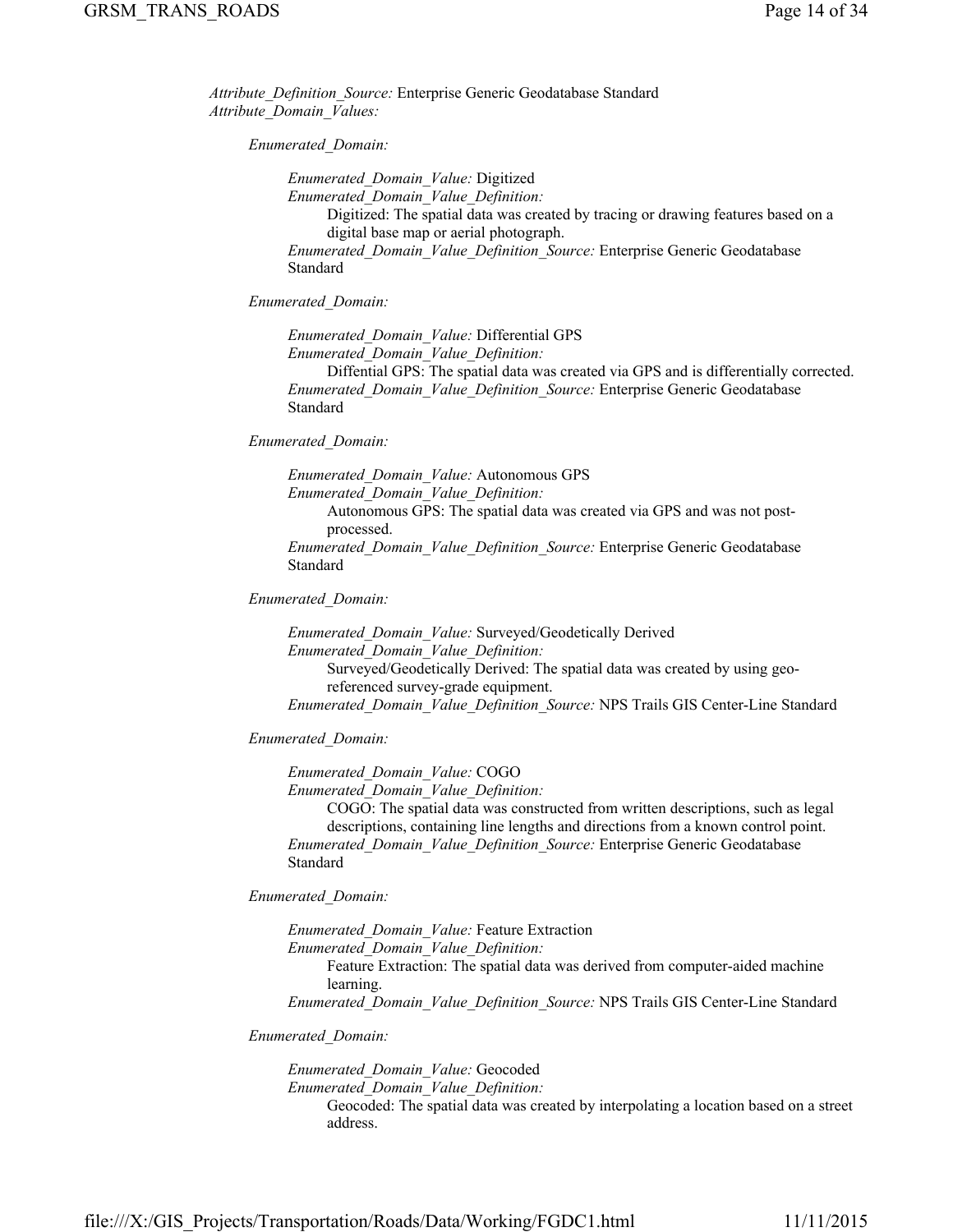*Enumerated\_Domain\_Value\_Definition\_Source:* Enterprise Generic Geodatabase Standard

## *Enumerated\_Domain:*

*Enumerated\_Domain\_Value:* DEFAULT: Unknown *Enumerated\_Domain\_Value\_Definition:* Unknown: The spatial data was created via some other method. *Enumerated\_Domain\_Value\_Definition\_Source:* Enterprise Generic Geodatabase Standard

*Enumerated\_Domain:*

*Enumerated\_Domain\_Value:* Feature Extraction *Enumerated\_Domain\_Value\_Definition:* Feature Extraction: The identification of geographic features and their outlines in remote-sensing imagery through postprocessing technology that enhances feature definition, often by increasing feature-to-background contrast or using pattern recognition softwar *Enumerated\_Domain\_Value\_Definition\_Source:* Enterprise Generic Geodatabase Standard

## *Attribute:*

*Attribute\_Label:* MAPSOURCE *Attribute\_Definition:* Source from which the feature was derived. *Attribute\_Definition\_Source:* Enterprise Generic Geodatabase Standard *Attribute\_Domain\_Values:*

*Unrepresentable\_Domain:* Free-text.

## *Attribute:*

*Attribute\_Label:* NOTES *Attribute\_Definition:* Notes or remarks regarding unusual or important aspects of the data. Data Width is flexible based on local technology limits. *Attribute\_Definition\_Source:* Enterprise Generic Geodatabase Standard *Attribute\_Domain\_Values:*

*Unrepresentable\_Domain:* Free text.

#### *Attribute:*

*Attribute\_Label:* PLACESID *Attribute\_Definition:* A unique identifier assigned in the NPS Places System. Used to cross-walk, cross-reference, and synchronize geographic data with the NPS Places Database. *Attribute\_Definition\_Source:* NPS Roads GIS Center-Line Standard *Attribute\_Domain\_Values:*

*Unrepresentable\_Domain:* Whole numbers.

## *Attribute:*

*Attribute\_Label:* RDALTNAME *Attribute\_Definition:* Alternative name(s) of the road separated by a pipe-delimiter. Data Width is flexible based on local technology limits. *Attribute\_Definition\_Source:* NPS Roads GIS Center-Line Standard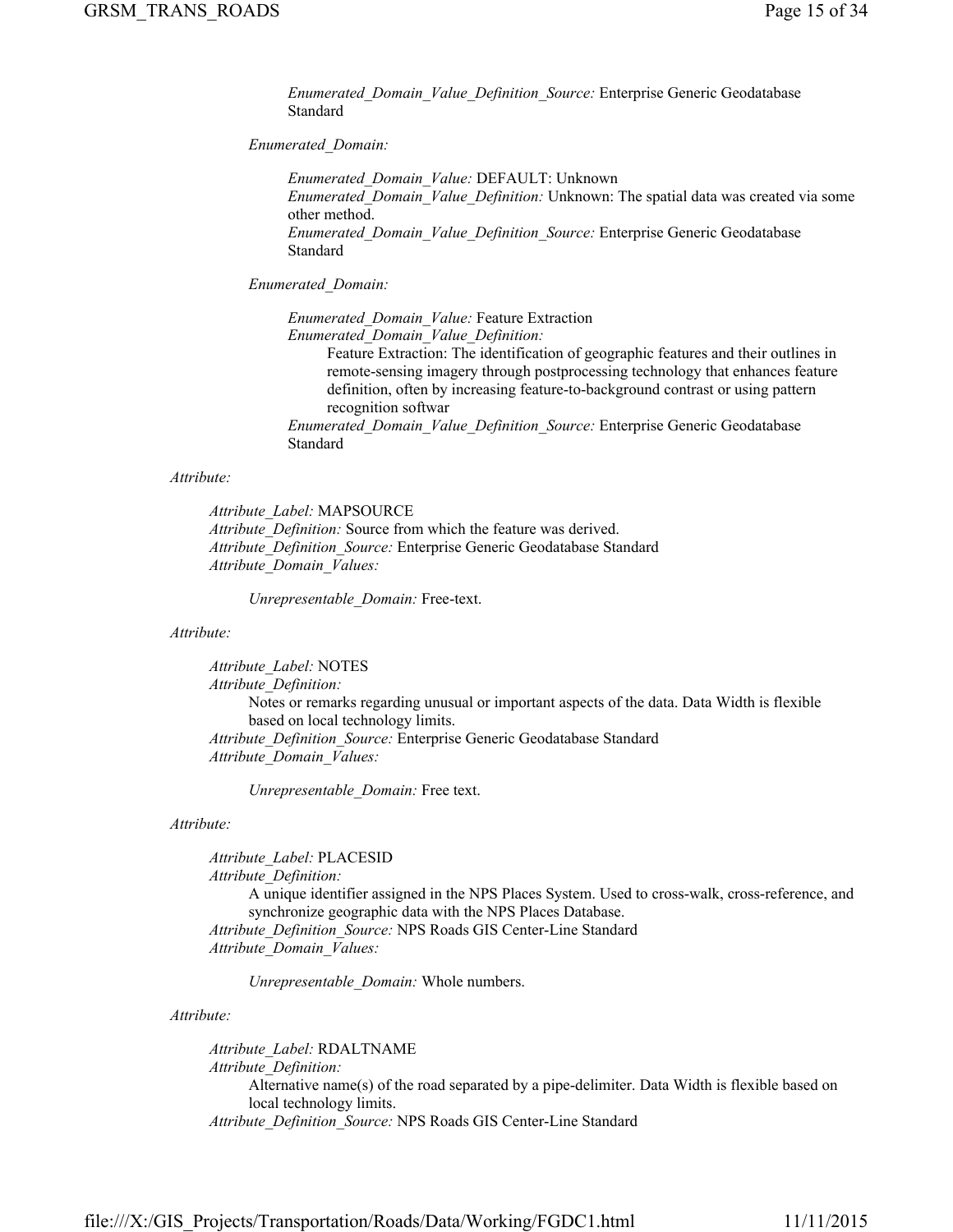*Attribute\_Domain\_Values:*

*Unrepresentable\_Domain:* Free text.

*Attribute:*

*Attribute\_Label:* RDCLASS *Attribute\_Definition:* The grouping of roads by the character of service they provide. Values are from the US Census MAF/TIGER Feature Class Codes (MTFCC) for roads. *Attribute\_Definition\_Source:* US Census, 2009. *Attribute\_Domain\_Values:*

*Enumerated\_Domain:*

*Enumerated\_Domain\_Value:* DEFAULT: Unknown *Enumerated\_Domain\_Value\_Definition:* Unknown *Enumerated\_Domain\_Value\_Definition\_Source:* US Census, 2009.

## *Enumerated\_Domain:*

*Enumerated\_Domain\_Value:* Primary

*Enumerated\_Domain\_Value\_Definition:*

MTFCC S1100: Primary roads are generally divided, limited-access highways within the interstate highway system or under state management, and are distinguished by the presence of interchanges. These highways are accessible by ramps and may include some toll highways.

*Enumerated\_Domain\_Value\_Definition\_Source:* US Census, 2009.

*Enumerated\_Domain:*

*Enumerated\_Domain\_Value:* Secondary

*Enumerated\_Domain\_Value\_Definition:*

MTFCC S1200: Secondary roads are main arteries, usually in the U.S. Highway, State Highway or County Highway system. These roads have one or more lanes of traffic in each direction, may or may not be divided, and usually have at-grade intersections with many other roads and driveways. They often have both a local name and a route number.

*Enumerated\_Domain\_Value\_Definition\_Source:* US Census, 2009.

*Enumerated\_Domain:*

*Enumerated\_Domain\_Value:* Local

*Enumerated\_Domain\_Value\_Definition:*

MTFCC S1400: Generally a paved non-arterial street, road, or byway that usually has a single lane of traffic in each direction. Roads in this feature class may be privately or publicly maintained. Scenic park roads would be included in this feature class, as would (depending on the region of the country) some unpaved roads *Enumerated\_Domain\_Value\_Definition\_Source:* US Census, 2009.

*Enumerated\_Domain:*

*Enumerated\_Domain\_Value:* 4WD

*Enumerated\_Domain\_Value\_Definition:*

MTFCC S1500: An unpaved dirt trail where a four-wheel drive vehicle is required. These vehicular trails are found almost exclusively in very rural areas. Minor, unpaved roads usable by ordinary cars and trucks belong in the S1400 category *Enumerated\_Domain\_Value\_Definition\_Source:* US Census, 2009.

*Enumerated\_Domain:*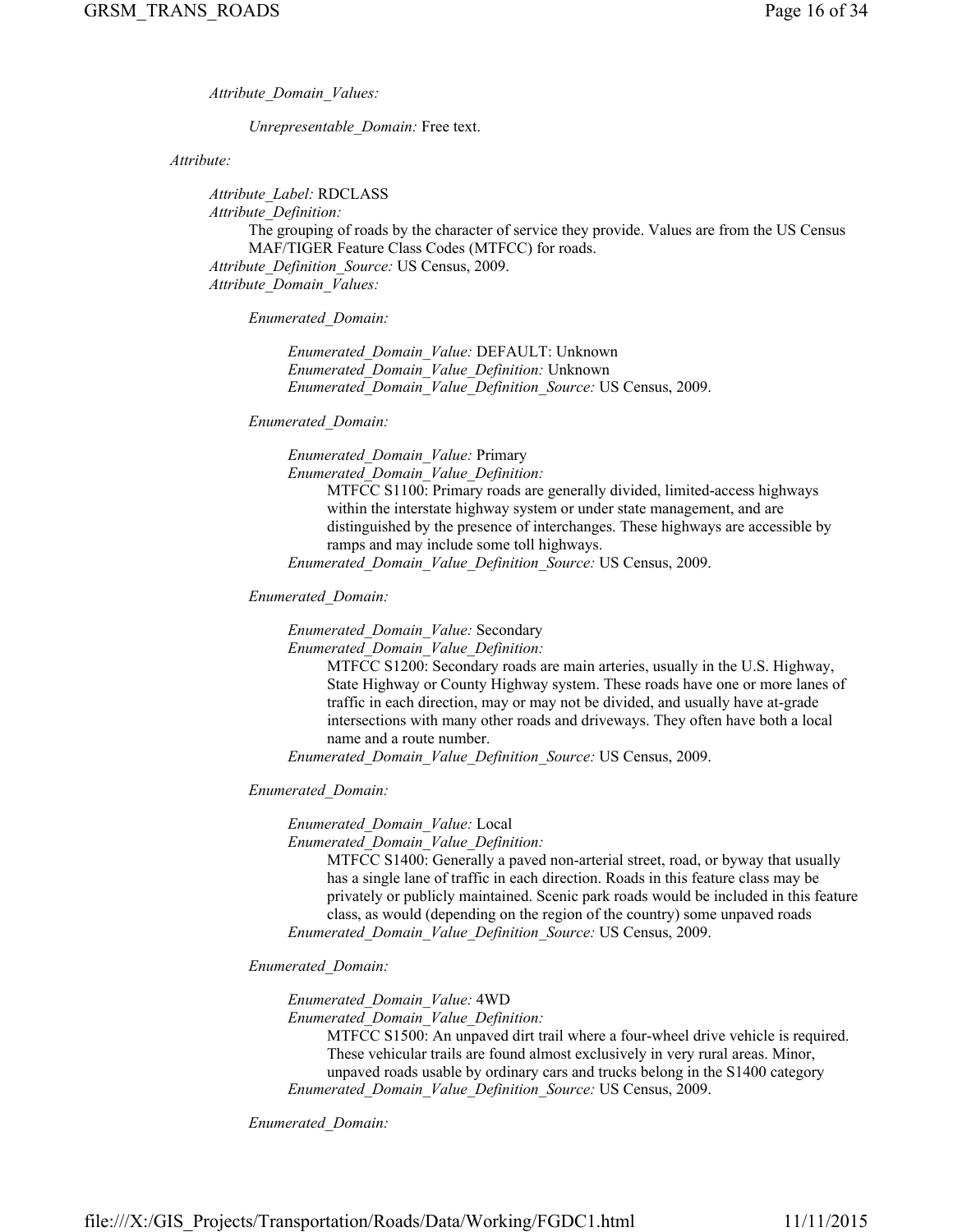*Enumerated\_Domain\_Value:* Service *Enumerated\_Domain\_Value\_Definition:*

MTFCC S1640/S1780: A road, usually paralleling a limited access highway, that provides access to structures along the highway. These roads can be named and may intersect with other roads. Or, The main travel route for vehicles through a paved *Enumerated\_Domain\_Value\_Definition\_Source:* US Census, 2009.

#### *Enumerated\_Domain:*

*Enumerated\_Domain\_Value:* Private *Enumerated\_Domain\_Value\_Definition:* MTFCC S1740: A road within private property that is privately maintained for service, extractive, or other purposes. These roads are often unnamed. *Enumerated\_Domain\_Value\_Definition\_Source:* US Census, 2009.

#### *Attribute:*

*Attribute\_Label:* RDLABEL *Attribute\_Definition:* Road label used for labelling purposes where the park or official name does not meet the need of a particular cartographic product. *Attribute\_Definition\_Source:* NPS Roads GIS Center-Line Standard *Attribute\_Domain\_Values:*

*Unrepresentable\_Domain:* Free text.

#### *Attribute:*

*Attribute\_Label:* RDLANES *Attribute\_Definition:* Total number of lanes the travel way has. *Attribute\_Definition\_Source:* Federal Geographic Data Committee, Geographic Information Framework Data Content, Part 7c: Transportation - Roads, 2008 *Attribute\_Domain\_Values:*

*Range\_Domain:*

*Range\_Domain\_Minimum:* 0 *Range\_Domain\_Maximum:* 8

*Attribute\_Measurement\_Frequency:* 009

#### *Attribute:*

*Attribute\_Label:* RDNAME *Attribute\_Definition:* Official name of road. *Attribute\_Definition:* Official name of road. *Attribute\_Definition\_Source:* NPS Roads GIS Center-Line Standard *Attribute\_Definition\_Source:* NPS Roads GIS Center-Line Standard *Attribute\_Domain\_Values:*

*Unrepresentable\_Domain:* Free text.

#### *Attribute:*

*Attribute\_Label:* RDONEWAY *Attribute\_Definition:* Direction of one way roads. Use GIS software to define direction when symbolized. This value is left NULL if mutli-directional travel is allowed on the road. *Attribute\_Definition\_Source:* NPS Roads GIS Center-Line Standard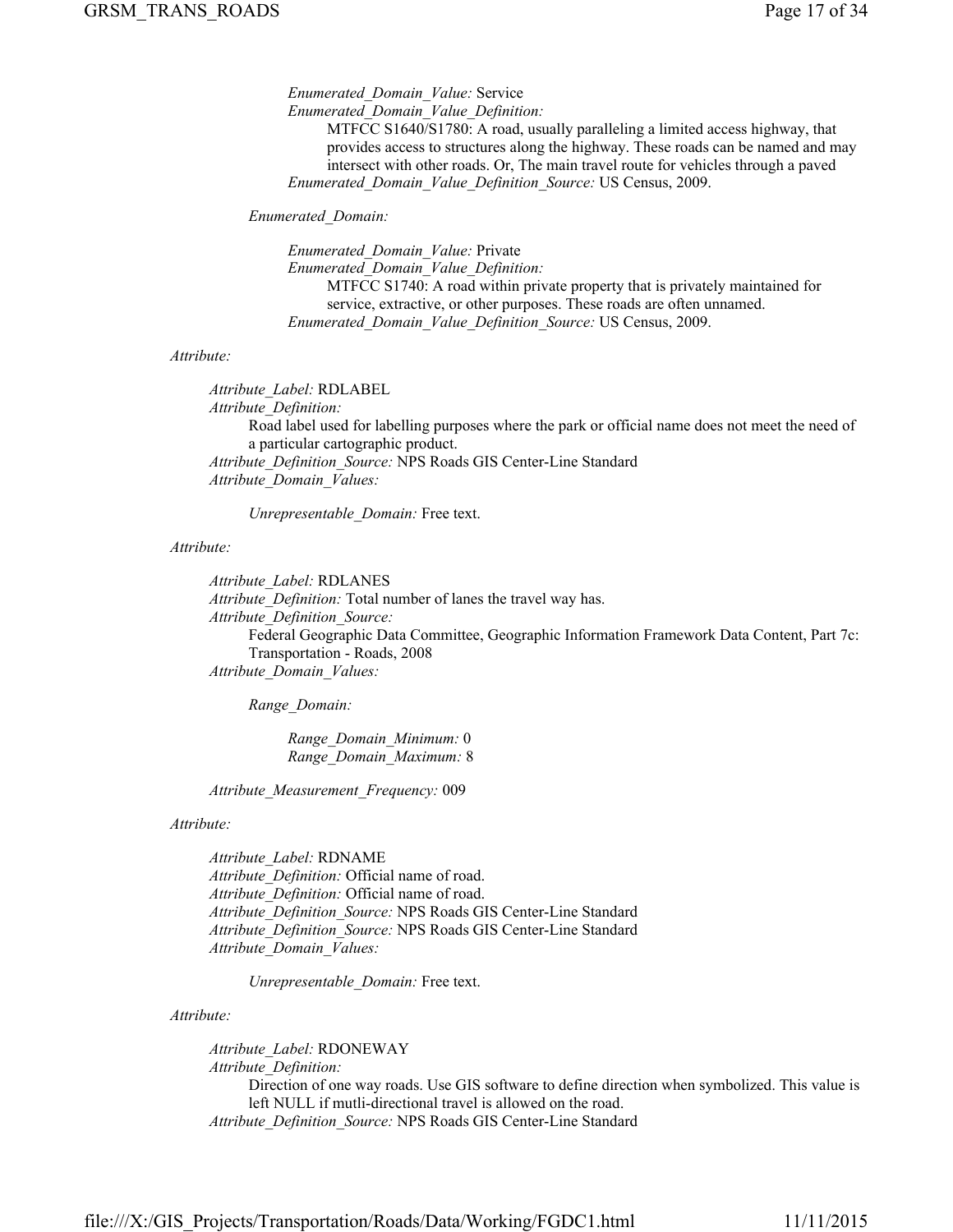*Attribute\_Domain\_Values:*

*Enumerated\_Domain:*

*Enumerated\_Domain\_Value:* With Digitized *Enumerated\_Domain\_Value\_Definition:* Travel on the road is allowed only in the direction of digitization, from the first vetex to the last. *Enumerated\_Domain\_Value\_Definition\_Source:* NPS Roads GIS Center-Line Standard

*Enumerated\_Domain:*

*Enumerated\_Domain\_Value:* Against Digitized *Enumerated\_Domain\_Value\_Definition:* Travel on the road is allowed only in the opposite direction of digitization, from the last vetex to the first. *Enumerated\_Domain\_Value\_Definition\_Source:* NPS Roads GIS Center-Line Standard

#### *Attribute:*

*Attribute\_Label:* RDSTATUS *Attribute\_Definition:* Current physical state of the road or road segment. *Attribute\_Definition\_Source:* US Forest Service, Travel Routes, National Data Dictionary, Roads, Infrastructure Application, Version 2.0, April 2009; NPS Roads GIS Center-Line Standard *Attribute\_Domain\_Values:*

*Enumerated\_Domain:*

*Enumerated\_Domain\_Value:* Unknown *Enumerated\_Domain\_Value\_Definition:* The road status is unknown *Enumerated\_Domain\_Value\_Definition\_Source:* NPS Roads GIS Center-Line Standard

*Enumerated\_Domain:*

*Enumerated\_Domain\_Value:* DEFAULT: Existing *Enumerated\_Domain\_Value\_Definition:* A road that physically exists. *Enumerated\_Domain\_Value\_Definition\_Source:* US Forest Service, Travel Routes, National Data Dictionary, Roads, Infrastructure Application, Version 2.0, April 2009

*Enumerated\_Domain:*

*Enumerated\_Domain\_Value:* Temporarily Closed *Enumerated\_Domain\_Value\_Definition:* A road that is closed for some reason (seasonal, repair). *Enumerated\_Domain\_Value\_Definition\_Source:* NPS Roads GIS Center-Line Standard

*Enumerated\_Domain:*

*Enumerated\_Domain\_Value:* Decommissioned *Enumerated\_Domain\_Value\_Definition:* A road that was no longer needed and has been removed from service but may still physicall exist. *Enumerated\_Domain\_Value\_Definition\_Source:*

US Forest Service, Travel Routes, National Data Dictionary, Roads, Infrastructure Application, Version 2.0, April 2009

*Enumerated\_Domain:*

*Enumerated\_Domain\_Value:* Proposed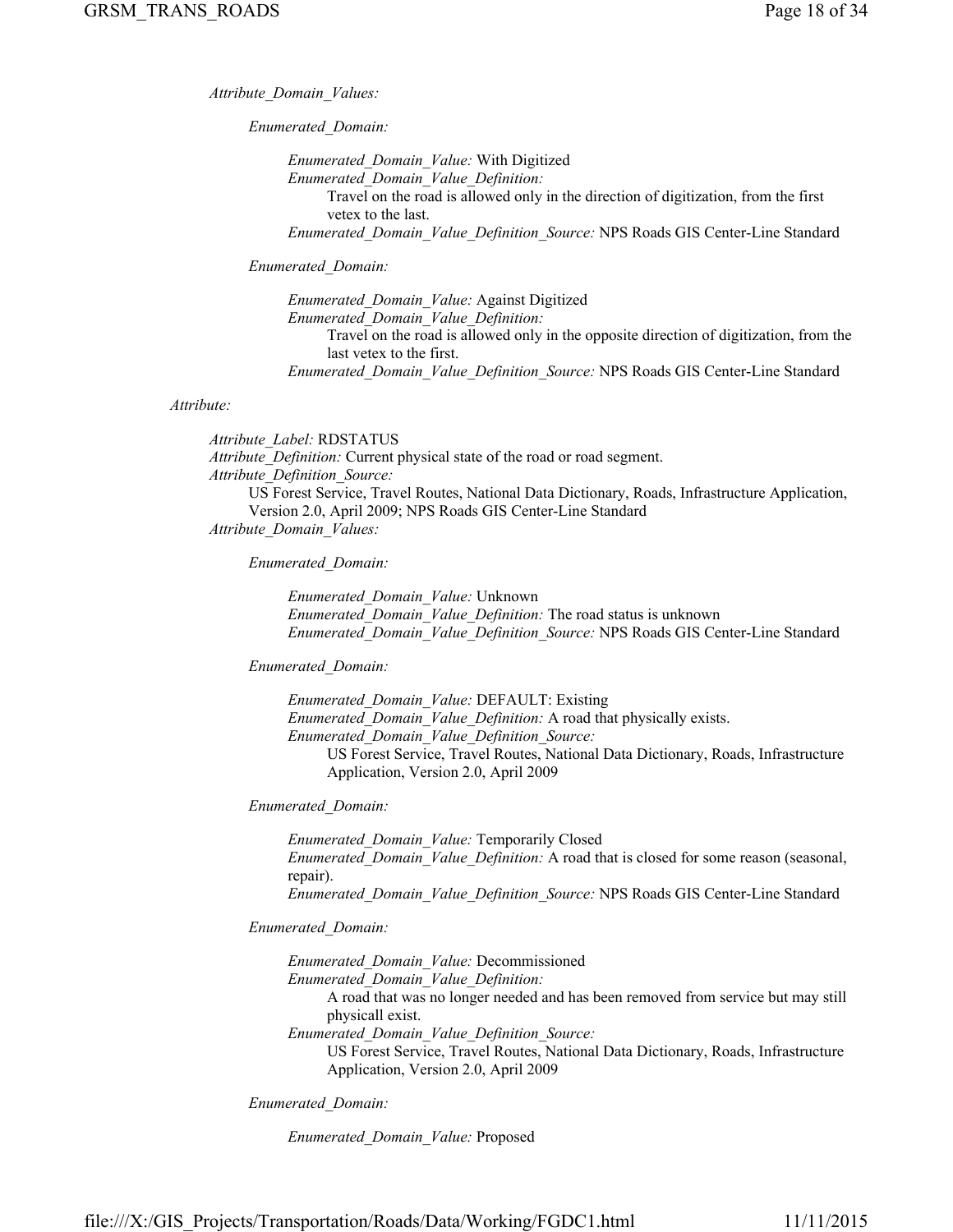*Enumerated\_Domain\_Value\_Definition:* A road that is proposed but not yet planned (has not been vetted via NEPA (PEPC) process).

*Enumerated\_Domain\_Value\_Definition\_Source:* NPS Roads GIS Center-Line Standard

*Enumerated\_Domain:*

*Enumerated\_Domain\_Value:* Planned *Enumerated\_Domain\_Value\_Definition:* Planned route identified in a completed NEPA document, with a Record of Decision. *Enumerated\_Domain\_Value\_Definition\_Source:* US Forest Service, Travel Routes, National Data Dictionary, Roads, Infrastructure Application, Version 2.0, April 2009

#### *Attribute:*

*Attribute\_Label:* RDSURFACE *Attribute\_Definition:* The wearing course; usually designed to resist skidding, traffic abrasion, and the disintegrating effects of weather.

*Attribute\_Definition\_Source:*

US Forest Service, Travel Routes, National Data Dictionary, Roads, Infrastructure Application, Version 2.0, April 2009;US Forest Service Travel Routes Data Dictionary

*Attribute\_Domain\_Values:*

*Enumerated\_Domain:*

*Enumerated\_Domain\_Value:* DEFAULT: Unknown *Enumerated\_Domain\_Value\_Definition:* The road surface is unknown. *Enumerated\_Domain\_Value\_Definition\_Source:* NPS Roads GIS Center-Line Standard

*Enumerated\_Domain:*

*Enumerated\_Domain\_Value:* Asphalt *Enumerated\_Domain\_Value\_Definition:* Asphaltic Concrete *Enumerated\_Domain\_Value\_Definition\_Source:* US Forest Service, Travel Routes, National Data Dictionary, Roads, Infrastructure Application, Version 2.0, April 2009

*Enumerated\_Domain:*

*Enumerated\_Domain\_Value:* Brick/Pavers *Enumerated\_Domain\_Value\_Definition:* Brick/Pavers *Enumerated\_Domain\_Value\_Definition\_Source:* NPS Roads GIS Center-Line Standard

*Enumerated\_Domain:*

*Enumerated\_Domain\_Value:* Cobblestone *Enumerated\_Domain\_Value\_Definition:* Cobblestone *Enumerated\_Domain\_Value\_Definition\_Source:* NPS Roads GIS Center-Line Standard

*Enumerated\_Domain:*

*Enumerated\_Domain\_Value:* Concrete *Enumerated\_Domain\_Value\_Definition:* Portland Cement Concrete *Enumerated\_Domain\_Value\_Definition\_Source:* US Forest Service, Travel Routes, National Data Dictionary, Roads, Infrastructure Application, Version 2.0, April 2009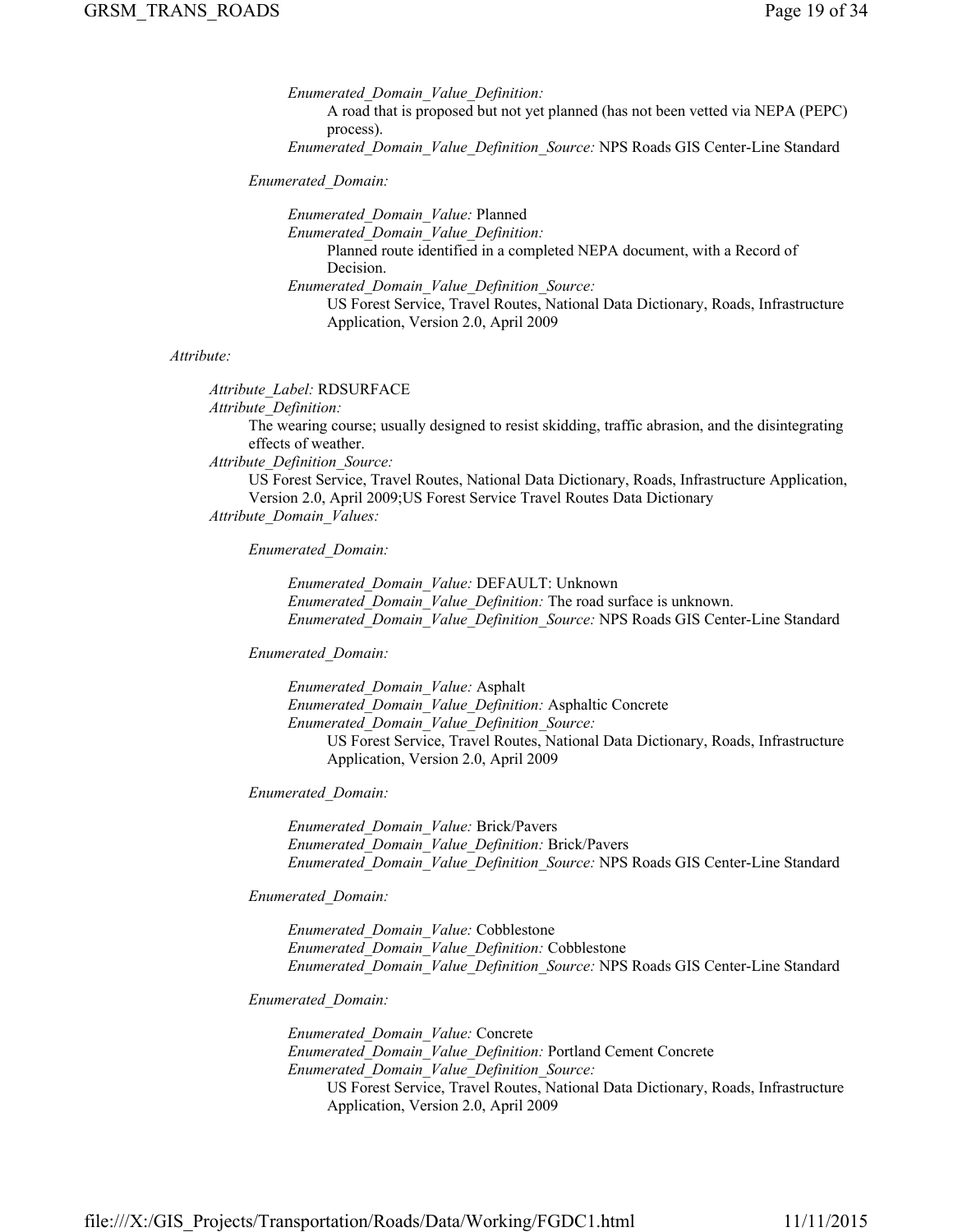*Enumerated\_Domain:*

*Enumerated\_Domain\_Value:* Native or Dirt *Enumerated\_Domain\_Value\_Definition:* No imported or processed materials or Compacted Native Material *Enumerated\_Domain\_Value\_Definition\_Source:* US Forest Service, Travel Routes, National Data Dictionary, Roads, Infrastructure Application, Version 2.0, April 2009

*Enumerated\_Domain:*

*Enumerated\_Domain\_Value:* Paved Other *Enumerated\_Domain\_Value\_Definition:* Other Paved Surface Type - Specify in Notes *Enumerated\_Domain\_Value\_Definition\_Source:* NPS Roads GIS Center-Line Standard

*Enumerated\_Domain:*

*Enumerated\_Domain\_Value:* Sand *Enumerated\_Domain\_Value\_Definition:* Sand *Enumerated\_Domain\_Value\_Definition\_Source:* NPS Roads GIS Center-Line Standard

*Enumerated\_Domain:*

*Enumerated\_Domain\_Value:* Unpaved Other *Enumerated\_Domain\_Value\_Definition:* Other Unpaved Surface Type - Specify in Notes *Enumerated\_Domain\_Value\_Definition\_Source:* NPS Roads GIS Center-Line Standard

*Attribute:*

*Attribute\_Label:* REGIONCODE *Attribute\_Definition:* The alpha code of the NPS Region associated with the unit identified in UnitCode. Unique alpha codes for the NPS region: AKR, IMR, MWR, NCR, NER, PWR, SER. *Attribute\_Definition\_Source:* Enterprise Generic Geodatabase Standard *Attribute\_Domain\_Values:*

*Enumerated\_Domain:*

*Enumerated\_Domain\_Value:* None *Enumerated\_Domain\_Value\_Definition:* Not in a Region *Enumerated\_Domain\_Value\_Definition\_Source:* Enterprise Generic Geodatabase Standard

*Enumerated\_Domain:*

*Enumerated\_Domain\_Value:* AKR *Enumerated\_Domain\_Value\_Definition:* Alaska Region *Enumerated\_Domain\_Value\_Definition\_Source:* Enterprise Generic Geodatabase Standard

*Enumerated\_Domain:*

*Enumerated\_Domain\_Value:* IMR *Enumerated\_Domain\_Value\_Definition:* Intermountain Region *Enumerated\_Domain\_Value\_Definition\_Source:* Enterprise Generic Geodatabase Standard

*Enumerated\_Domain:*

*Enumerated\_Domain\_Value:* MWR *Enumerated\_Domain\_Value\_Definition:* Midwest Region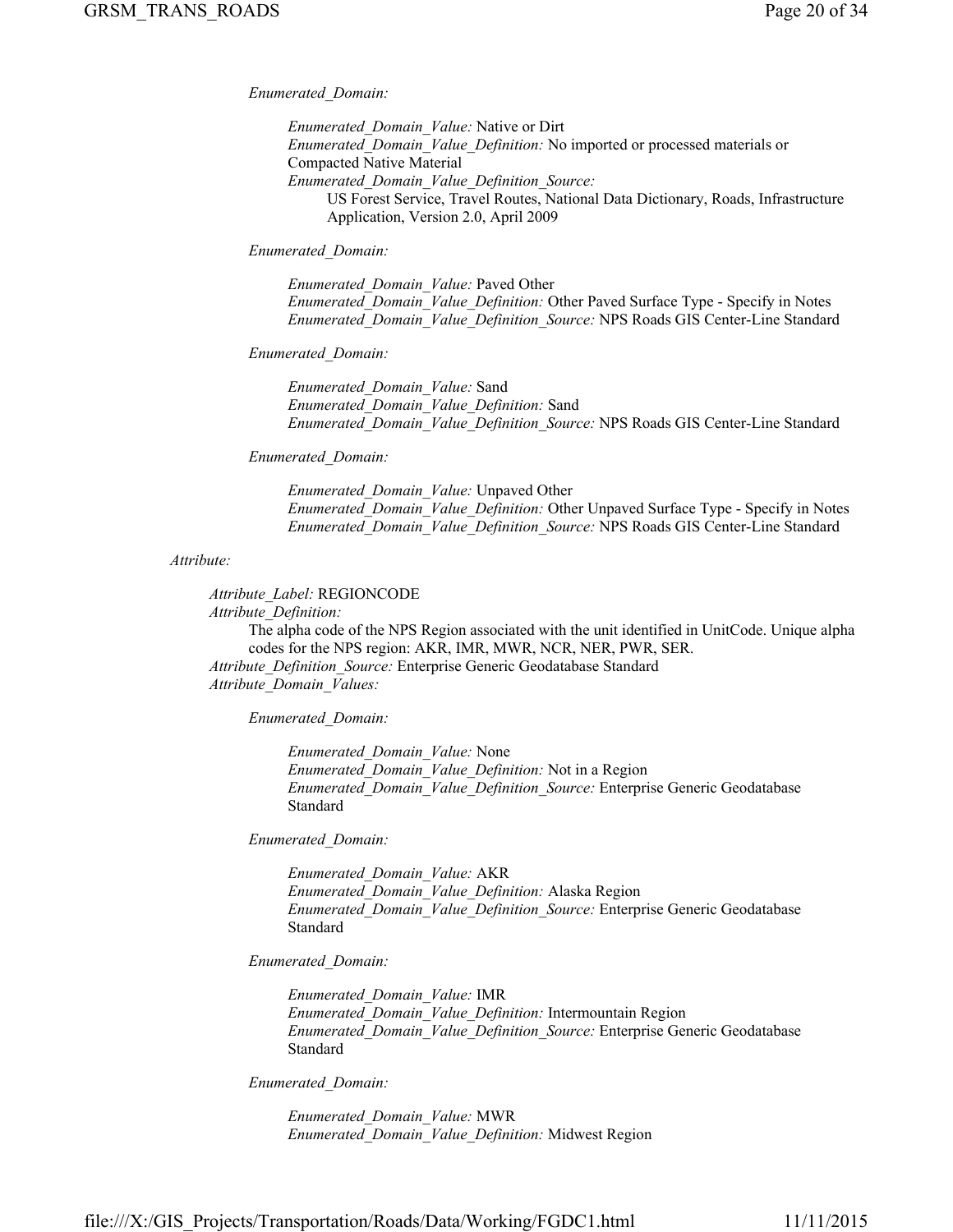*Enumerated\_Domain\_Value\_Definition\_Source:* Enterprise Generic Geodatabase Standard

## *Enumerated\_Domain:*

*Enumerated\_Domain\_Value:* NCR *Enumerated\_Domain\_Value\_Definition:* National Capital Region *Enumerated\_Domain\_Value\_Definition\_Source:* Enterprise Generic Geodatabase Standard

#### *Enumerated\_Domain:*

*Enumerated\_Domain\_Value:* NER *Enumerated\_Domain\_Value\_Definition:* Northeast Region *Enumerated\_Domain\_Value\_Definition\_Source:* Enterprise Generic Geodatabase Standard

## *Enumerated\_Domain:*

*Enumerated\_Domain\_Value:* PWR *Enumerated\_Domain\_Value\_Definition:* Pacific West Region *Enumerated\_Domain\_Value\_Definition\_Source:* Enterprise Generic Geodatabase Standard

## *Enumerated\_Domain:*

*Enumerated\_Domain\_Value:* SER *Enumerated\_Domain\_Value\_Definition:* Southeast Region *Enumerated\_Domain\_Value\_Definition\_Source:* Enterprise Generic Geodatabase Standard

## *Attribute:*

*Attribute\_Label:* RESTRICTION *Attribute\_Definition:* Any usage restrictions or restricted status of the feature. *Attribute\_Definition\_Source:* Enterprise Generic Geodatabase Standard *Attribute\_Domain\_Values:*

*Enumerated\_Domain:*

*Enumerated\_Domain\_Value:* Unrestricted *Enumerated\_Domain\_Value\_Definition:* Unrestricted: The data has no restriction. *Enumerated\_Domain\_Value\_Definition\_Source:* Enterprise Generic Geodatabase Standard

*Enumerated\_Domain:*

*Enumerated\_Domain\_Value:* No 3rd Party Release *Enumerated\_Domain\_Value\_Definition:* No 3rd Party Release: The data may not be released to a third party. *Enumerated\_Domain\_Value\_Definition\_Source:* Enterprise Generic Geodatabase Standard

#### *Enumerated\_Domain:*

*Enumerated\_Domain\_Value:* DEFAULT: Agency Concurrence *Enumerated\_Domain\_Value\_Definition:* Agency Concurrence: The data may not be released without consent of the NPS. *Enumerated\_Domain\_Value\_Definition\_Source:* Enterprise Generic Geodatabase Standard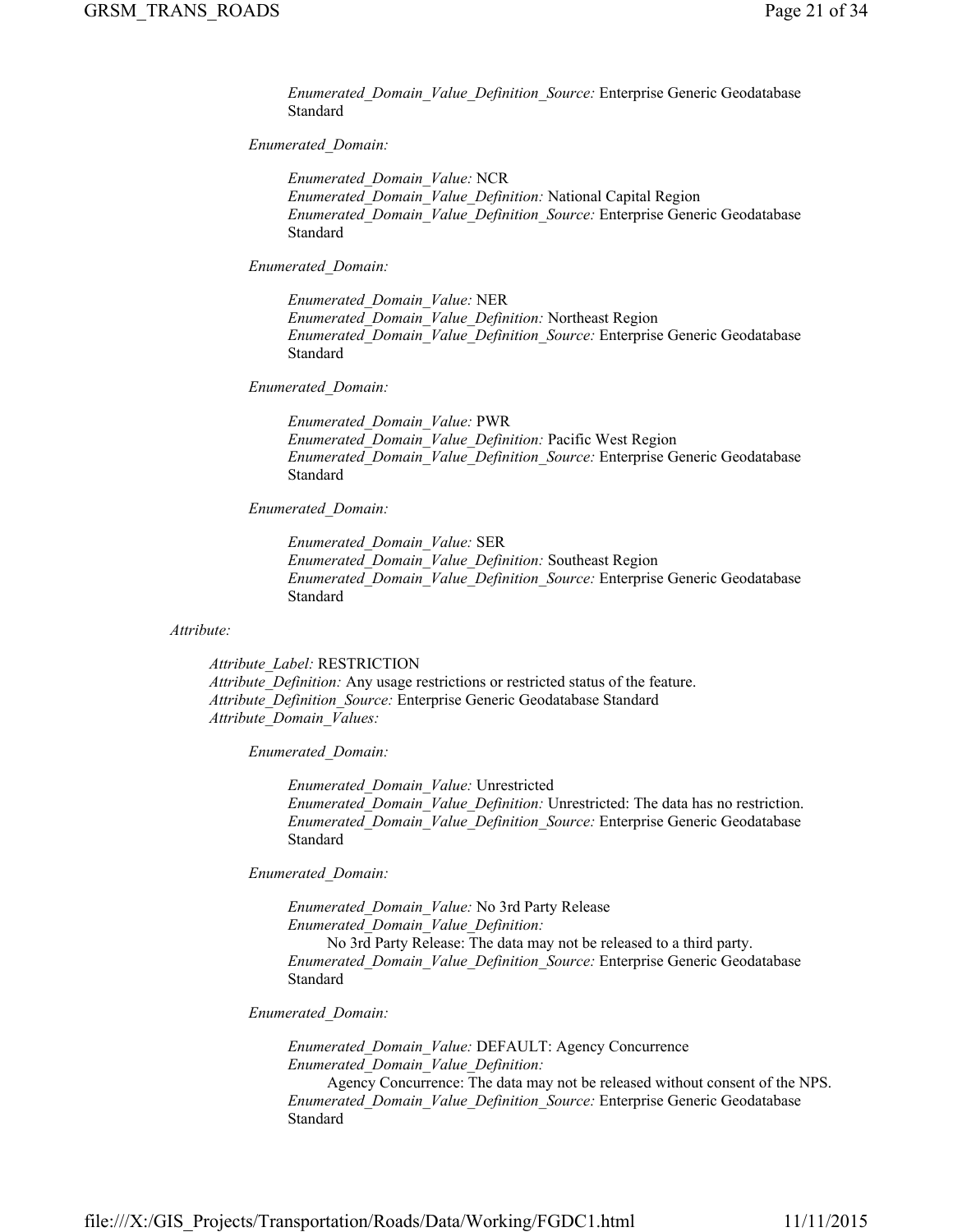#### *Enumerated\_Domain:*

*Enumerated\_Domain\_Value:* Program Concurrence *Enumerated\_Domain\_Value\_Definition:* Program Concurrence: The data may not be released without consent of the program that manages it. *Enumerated\_Domain\_Value\_Definition\_Source:* Enterprise Generic Geodatabase Standard

*Enumerated\_Domain:*

*Enumerated\_Domain\_Value:* No Release *Enumerated\_Domain\_Value\_Definition:* No Release: The data may not be released. *Enumerated\_Domain\_Value\_Definition\_Source:* Enterprise Generic Geodatabase Standard

## *Attribute:*

*Attribute\_Label:* ROUTEID

*Attribute\_Definition:*

NPS-UNITCODE-ROUTENUMBER. This ID is a Federal Highway Administration (FHWA) identifier that was created for the Road Inventory Program (RIP). This is a unique identifier that can be used to relate to RIP data. The route number contained within this ID is also related to a FMSS road functional class and must be four characters minimum. See Table 7 in Conceptual Model document.

*Attribute\_Definition\_Source:* NPS Roads GIS Center-Line Standard *Attribute\_Domain\_Values:*

*Unrepresentable\_Domain:* Free text.

*Attribute:*

*Attribute\_Label:* RTENUMBER

*Attribute\_Definition:*

The ID-number of a particular route in a given road network as attributed by a national, subnational or international organization (IE. Federal, state or county). Can be used for labeling purposes using "shields". Value must have a space between designation and number. Values will be Pipe-delimited for routes that share several numerical designations.

*Attribute\_Definition\_Source:*

Federal Geographic Data Committee, Geographic Information Framework Data Content, Part 7c: Transportation - Roads, 2008

*Attribute\_Domain\_Values:*

*Unrepresentable\_Domain:* Free text.

## *Attribute:*

*Attribute\_Label:* SOURCEDATE *Attribute\_Definition:* Date of the source map (mm/dd/yyyy). *Attribute\_Definition\_Source:* NPS Trails GIS Center-Line Standard. *Attribute\_Domain\_Values:*

*Unrepresentable\_Domain:* Valid date.

## *Attribute:*

*Attribute\_Label:* SRCESCALE *Attribute\_Definition:* Numerical denominator of the scale of the source map. *Attribute\_Definition\_Source:* Enterprise Generic Geodatabase Standard *Attribute\_Domain\_Values:*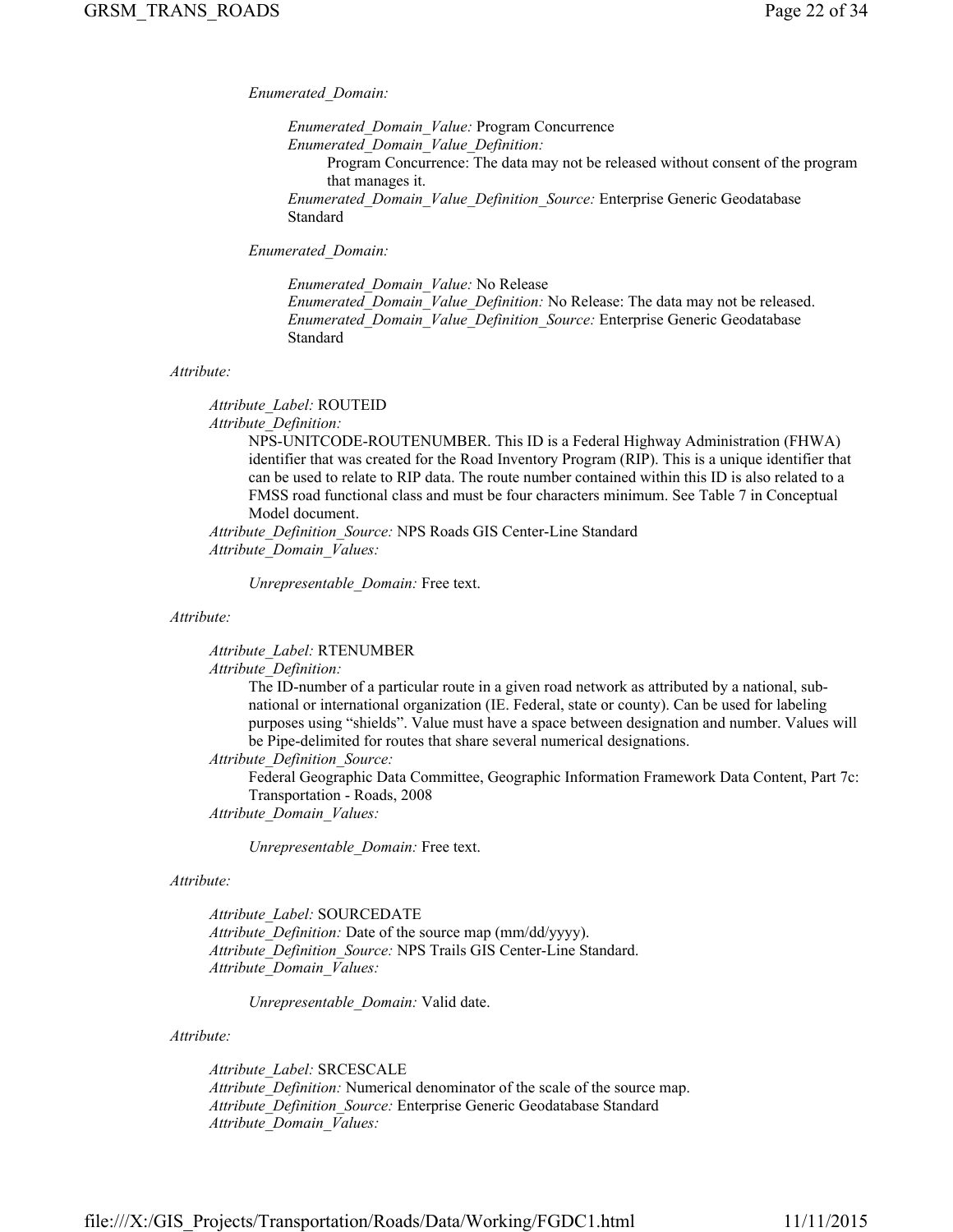*Unrepresentable\_Domain:* Free text.

## *Attribute:*

*Attribute\_Label:* UNITCODE

*Attribute\_Definition:*

NPS alphabetic code for a NPS organizational unit. Generally 4 characters from the first two characters of the first two words of the name of the Unit or "Other". *Attribute\_Definition\_Source:* Enterprise Generic Geodatabase Standard *Attribute\_Domain\_Values:*

*Unrepresentable\_Domain:*

NPS alphabetic code for a NPS organizational unit. Generally 4 characters from the first two characters of the first two words of the name of the Unit or "Other".

#### *Attribute:*

*Attribute\_Label:* UNITNAME *Attribute\_Definition:* Full name of the NPS organizational unit. *Attribute\_Definition\_Source:* Enterprise Generic Geodatabase Standard *Attribute\_Domain\_Values:*

*Unrepresentable\_Domain:* Full name of the NPS organizational unit.

#### *Attribute:*

## *Attribute\_Label:* XYERROR

*Attribute\_Definition:*

Estimate of the measurement of error in the horizontal direction. For editors: Accuracy testing must use National Standards for Spatial Data Accuracy (NSSDA) testing guidelines or be reported based on compiled, published test reports appropriate for the data collection method and equipment. The method of determining accuracy should be documented in the process step of the dataset metadata record. If published accuracy results are used, use the statement 'Compiled to meet (meters, feet) horizontal accuracy at 95% confidence interval in the metadata record, and identify the testing source used. If accuracy is locally tested to NSSDA standards, the statement 'Tested to meet (meters, feet) horizontal accuracy at 95% confidence interval' should be added to the metadata record. Accuracy for legacy data may be reported according to the accuracy standard in place at the time of data collection (typically National Map Accuracy Standards). Document the standard used in the metadata record.

*Attribute\_Definition\_Source:* Enterprise Generic Geodatabase Standard *Attribute\_Domain\_Values:*

*Enumerated\_Domain:*

*Enumerated\_Domain\_Value:* DEFAULT: Unknown *Enumerated\_Domain\_Value\_Definition:* Unknown: The horizontal error is not known. *Enumerated\_Domain\_Value\_Definition\_Source:* NPS Roads GIS Center-Line Standard

#### *Enumerated\_Domain:*

*Enumerated\_Domain\_Value:* >10m *Enumerated\_Domain\_Value\_Definition:* The horizontal error is greater than 10 meters. *Enumerated\_Domain\_Value\_Definition\_Source:* Enterprise Generic Geodatabase Standard

*Enumerated\_Domain:*

*Enumerated\_Domain\_Value:* > 5 m and <= 10 m *Enumerated\_Domain\_Value\_Definition:* The horizontal error is greater than 5 meters and less than or equal to 10 meters.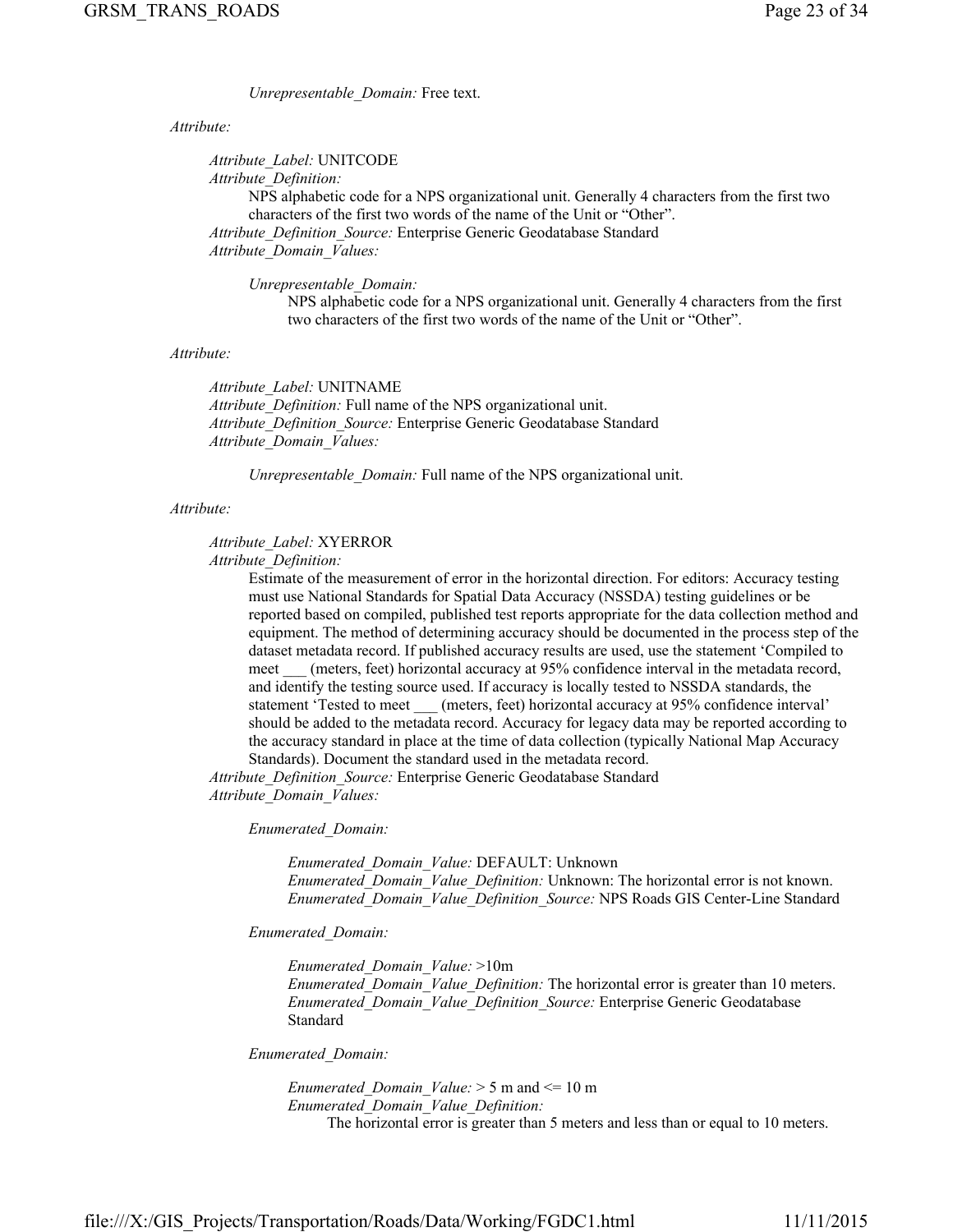*Enumerated\_Domain\_Value\_Definition\_Source:* Enterprise Generic Geodatabase Standard

## *Enumerated\_Domain:*

*Enumerated\_Domain\_Value:* > 1 m and <= 5 m *Enumerated\_Domain\_Value\_Definition:*

The horizontal error is greater than 1 meter and less than or equal to 5 meters. *Enumerated\_Domain\_Value\_Definition\_Source:* Enterprise Generic Geodatabase Standard

*Enumerated\_Domain:*

*Enumerated\_Domain\_Value:* > 15 cm and <= 1 m *Enumerated\_Domain\_Value\_Definition:*

The horizontal error is greater than 15 centimeters and less than or equal to 1 meter. *Enumerated\_Domain\_Value\_Definition\_Source:* Enterprise Generic Geodatabase Standard

*Enumerated\_Domain:*

*Enumerated\_Domain\_Value:* <=15cm *Enumerated\_Domain\_Value\_Definition:* The horizontal error is less than or equal to 15 centimeters. *Enumerated\_Domain\_Value\_Definition\_Source:* Enterprise Generic Geodatabase Standard

*Enumerated\_Domain:*

*Enumerated\_Domain\_Value:* Not Applicable *Enumerated\_Domain\_Value\_Definition:* Not Applicable *Enumerated\_Domain\_Value\_Definition\_Source:* Enterprise Generic Geodatabase Standard

## *Attribute:*

*Attribute\_Label:* SHAPE\_LENGTH *Attribute\_Definition:* Length of feature in internal units. *Attribute\_Definition\_Source:* Esri *Attribute\_Domain\_Values:*

*Unrepresentable Domain:* Positive real numbers that are automatically generated.

#### *Attribute:*

*Attribute\_Label:* FACILITYTYPE *Attribute\_Definition:* NPS Facility Type *Attribute\_Definition\_Source:* Great Smoky Mountains National Park, FMSS *Attribute\_Domain\_Values:*

*Enumerated\_Domain:*

*Enumerated\_Domain\_Value:* 1110 *Enumerated\_Domain\_Value\_Definition:* Road: Paved *Enumerated\_Domain\_Value\_Definition\_Source:* Great Smoky Mountains National Park, FMSS

*Enumerated\_Domain:*

*Enumerated\_Domain\_Value:* 1120 *Enumerated\_Domain\_Value\_Definition:* Road:Unpaved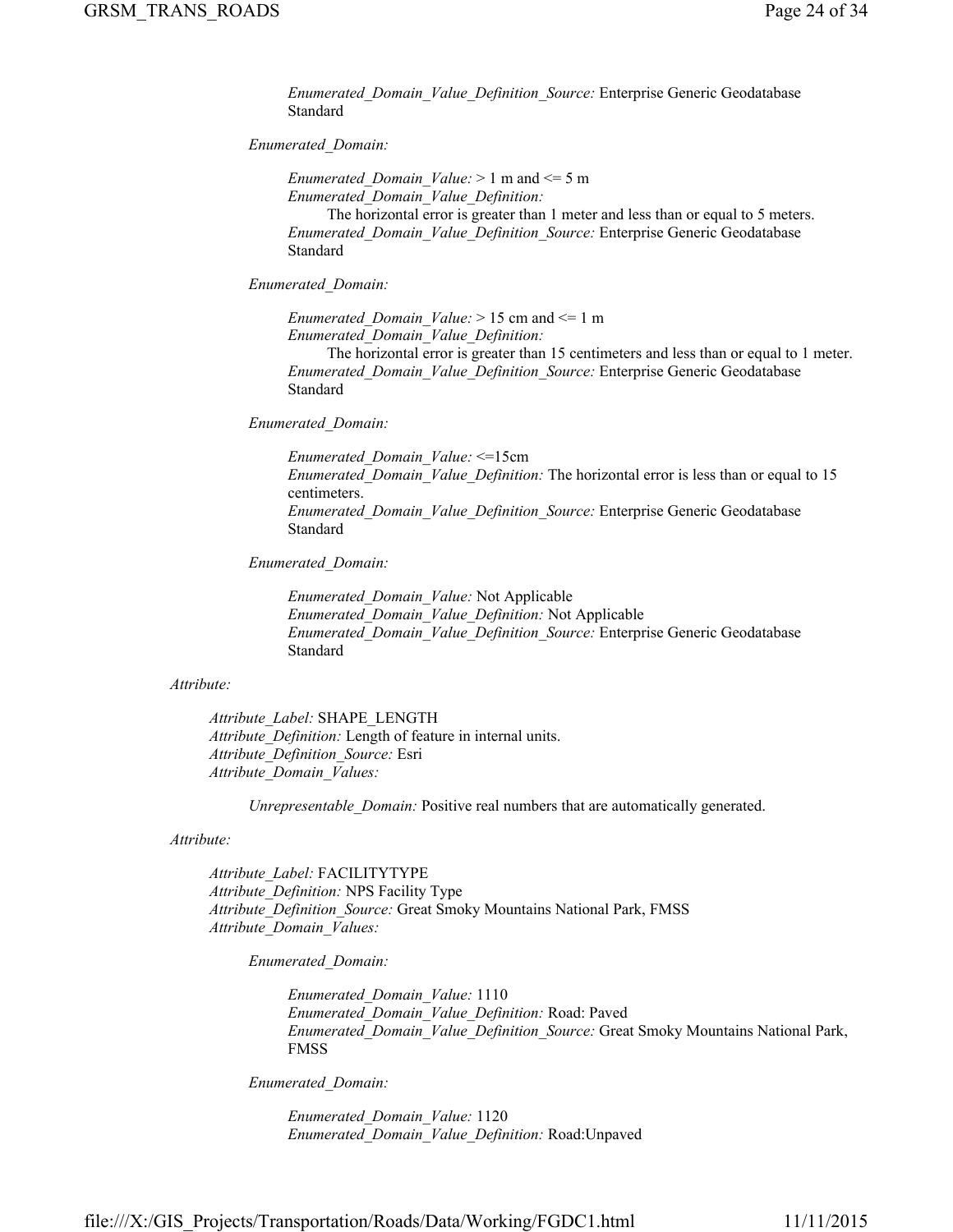*Enumerated\_Domain\_Value\_Definition\_Source:* Great Smoky Mountains National Park, FMSS

## *Enumerated\_Domain:*

*Enumerated\_Domain\_Value:* 1130 *Enumerated\_Domain\_Value\_Definition:* Road: Paved/Unpaved *Enumerated\_Domain\_Value\_Definition\_Source:* Great Smoky Mountains National Park, FMSS

*Enumerated\_Domain:*

*Enumerated\_Domain\_Value:* 1310 *Enumerated\_Domain\_Value\_Definition:* Parking: Paved *Enumerated\_Domain\_Value\_Definition\_Source:* Great Smoky Mountains National Park, FMSS

*Enumerated\_Domain:*

*Enumerated\_Domain\_Value:* 1320 *Enumerated\_Domain\_Value\_Definition:* Parking: Unpaved *Enumerated\_Domain\_Value\_Definition\_Source:* Great Smoky Mountains National Park, FMSS

*Enumerated\_Domain:*

*Enumerated\_Domain\_Value:* 1330 *Enumerated\_Domain\_Value\_Definition:* Parking: Paved/Unpaved *Enumerated\_Domain\_Value\_Definition\_Source:* Great Smoky Mountains National Park, FMSS

*Attribute:*

*Attribute\_Label:* ASSETCODE *Attribute\_Definition:* NPS Asset Code *Attribute\_Definition\_Source:* Great Smoky Mountains National Park, FMSS *Attribute\_Domain\_Values:*

*Enumerated\_Domain:*

*Enumerated\_Domain\_Value:* 1100 *Enumerated\_Domain\_Value\_Definition:* Road *Enumerated\_Domain\_Value\_Definition\_Source:* Great Smoky Mountains National Park, FMSS

*Enumerated\_Domain:*

*Enumerated\_Domain\_Value:* 1300 *Enumerated\_Domain\_Value\_Definition:* Parking Area *Enumerated\_Domain\_Value\_Definition\_Source:* Great Smoky Mountains National Park, FMSS

## *Attribute:*

*Attribute\_Label:* COUNTY *Attribute\_Definition:* County that the centroid of this road segment occurs in. *Attribute\_Definition\_Source:* Great Smoky Mountains National Park *Attribute\_Domain\_Values:*

*Enumerated\_Domain:*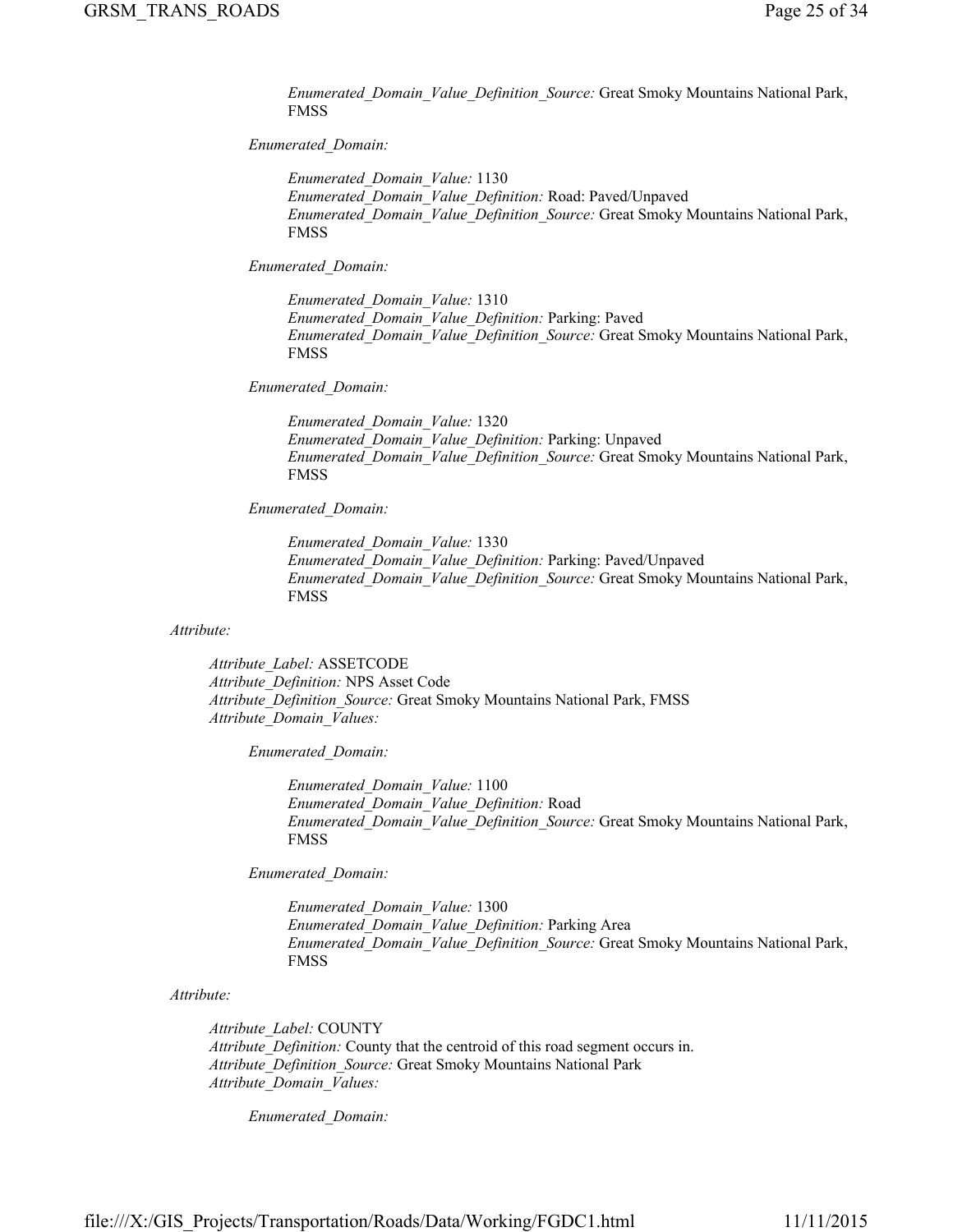*Enumerated\_Domain\_Value:* Cocke *Enumerated\_Domain\_Value\_Definition:* Cocke, TN *Enumerated\_Domain\_Value\_Definition\_Source:* United States Census, 2010 FIPS Codes for Counties and County Equivalent Entities

*Enumerated\_Domain:*

*Enumerated\_Domain\_Value:* Sevier *Enumerated\_Domain\_Value\_Definition:* Sevier, TN *Enumerated\_Domain\_Value\_Definition\_Source:* United States Census, 2010 FIPS Codes for Counties and County Equivalent Entities

*Enumerated\_Domain:*

*Enumerated\_Domain\_Value:* Blount *Enumerated\_Domain\_Value\_Definition:* Blount, TN *Enumerated\_Domain\_Value\_Definition\_Source:* United States Census, 2010 FIPS Codes for Counties and County Equivalent Entities

#### *Enumerated\_Domain:*

*Enumerated\_Domain\_Value:* Graham *Enumerated\_Domain\_Value\_Definition:* Graham, NC *Enumerated\_Domain\_Value\_Definition\_Source:* United States Census, 2010 FIPS Codes for Counties and County Equivalent Entities

*Enumerated\_Domain:*

*Enumerated\_Domain\_Value:* Swain *Enumerated\_Domain\_Value\_Definition:* Swain. NC *Enumerated\_Domain\_Value\_Definition\_Source:* United States Census, 2010 FIPS Codes for Counties and County Equivalent Entities

*Enumerated\_Domain:*

*Enumerated\_Domain\_Value:* Henderson *Enumerated\_Domain\_Value\_Definition:* Henderson, NC *Enumerated\_Domain\_Value\_Definition\_Source:* United States Census, 2010 FIPS Codes for Counties and County Equivalent Entities

*Attribute:*

*Attribute\_Label:* STATE *Attribute\_Definition:* State that the centroid of this road segment occurs in. *Attribute\_Definition\_Source:* Great Smoky Mountains National Park *Attribute\_Domain\_Values:*

*Enumerated\_Domain:*

*Enumerated\_Domain\_Value:* Tennessee *Enumerated\_Domain\_Value\_Definition:* Tennessee *Enumerated\_Domain\_Value\_Definition\_Source:* U.S. Federal Information Processing Standard Publication ("FIPS PUB") 5-2

*Enumerated\_Domain:*

*Enumerated\_Domain\_Value:* North Carolina *Enumerated\_Domain\_Value\_Definition:* North Carolina *Enumerated\_Domain\_Value\_Definition\_Source:* U.S. Federal Information Processing Standard Publication ("FIPS PUB") 5-2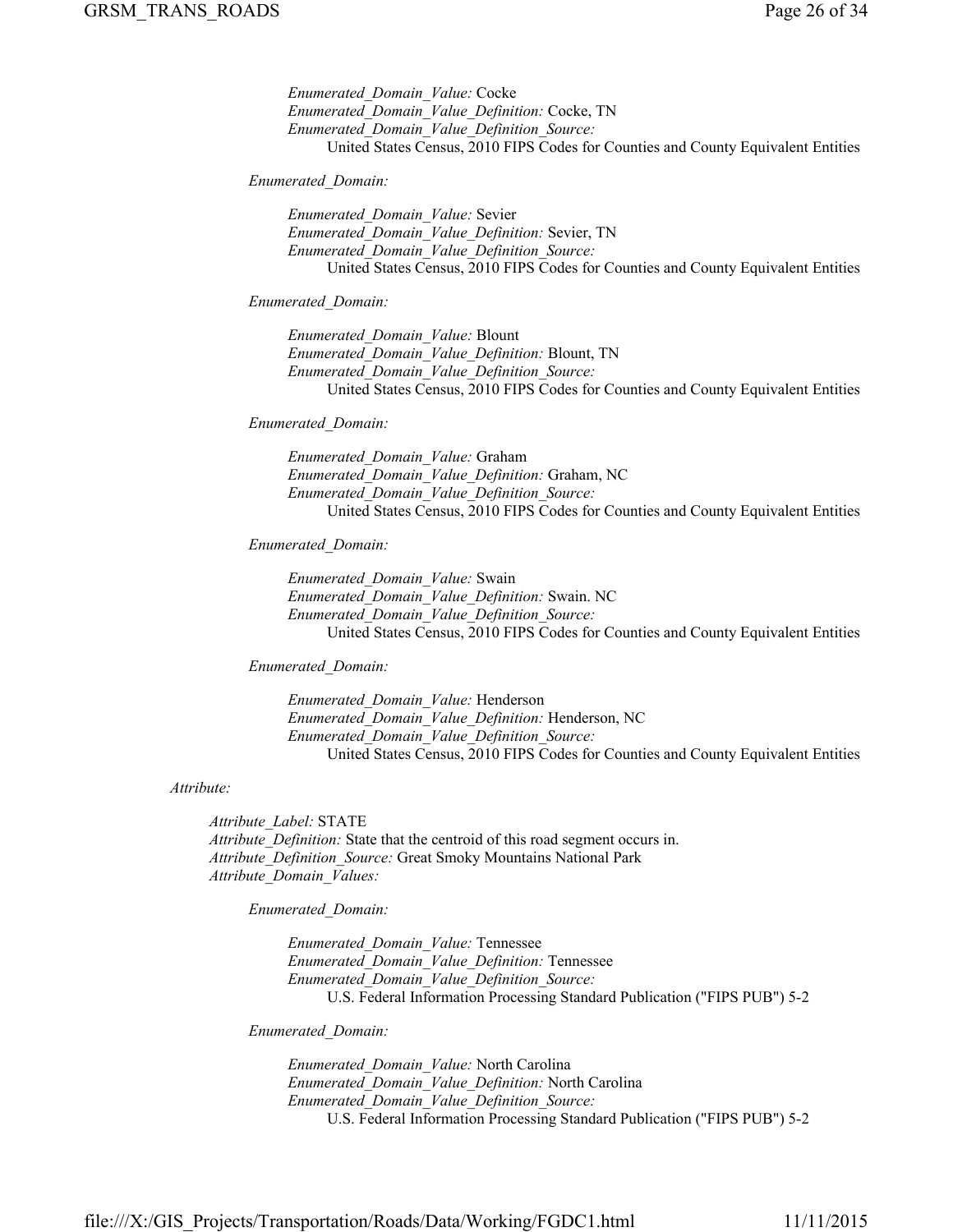*Attribute:*

*Attribute\_Label:* PARKDISTRICT *Attribute\_Definition:* Park District that the centroid of this road segment occurs in. *Attribute\_Definition\_Source:* Great Smoky Mountains National Park *Attribute\_Domain\_Values:*

*Enumerated\_Domain:*

*Enumerated\_Domain\_Value:* Cades Cove District *Enumerated\_Domain\_Value\_Definition:* Cades Cove District *Enumerated\_Domain\_Value\_Definition\_Source:* Great Smoky Mountains National Park

## *Enumerated\_Domain:*

*Enumerated\_Domain\_Value:* Little River District *Enumerated\_Domain\_Value\_Definition:* Little River District *Enumerated\_Domain\_Value\_Definition\_Source:* Great Smoky Mountains National Park

#### *Enumerated\_Domain:*

*Enumerated\_Domain\_Value:* Cosby District *Enumerated\_Domain\_Value\_Definition:* Cosby District *Enumerated\_Domain\_Value\_Definition\_Source:* Great Smoky Mountains National Park

#### *Enumerated\_Domain:*

*Enumerated\_Domain\_Value:* Deep Creek District *Enumerated\_Domain\_Value\_Definition:* Deep Creek District *Enumerated\_Domain\_Value\_Definition\_Source:* Great Smoky Mountains National Park

## *Enumerated\_Domain:*

*Enumerated\_Domain\_Value:* Oconaluftee District *Enumerated\_Domain\_Value\_Definition:* Oconaluftee District *Enumerated\_Domain\_Value\_Definition\_Source:* Great Smoky Mountains National Park

#### *Enumerated\_Domain:*

*Enumerated\_Domain\_Value:* Cataloochee District *Enumerated\_Domain\_Value\_Definition:* Cataloochee District *Enumerated\_Domain\_Value\_Definition\_Source:* Great Smoky Mountains National Park

#### *Attribute:*

#### *Attribute\_Label:* PARK\_FUNCT *Attribute\_Definition:*

General Park Road Functional Classification Table. A park road system contains those roads within or giving access to a park or other unit of the NPS which are administered by the NPS, or by the Service in cooperation with other agencies. The assignment of a functional classification (FC) to a park road is not based on traffic volumes or design speed, but on the intended use or function of that road or route. The historic route numbering system also included a 300 number series for interpretive roads, and a 500 series for one-way roads. There are approximately 250 roads nationwide which are designated by the 300 and 500 series. The numbers for these roads will be maintained for reporting consistency. However, since these interpretive and one-way routes are not as clearly tied to a specific functional class, the 300 and 500 series will be discontinued for future use. 5000 route numbers are assigned to Non-NPS Routes that are State, County or City owned which border, traverse, or provide access to Park Facilities or Locations. 5000 Routes are driven for GPS and Video Log only.

*Attribute\_Definition\_Source:* Cycle 5 NPS/RIP Route ID Report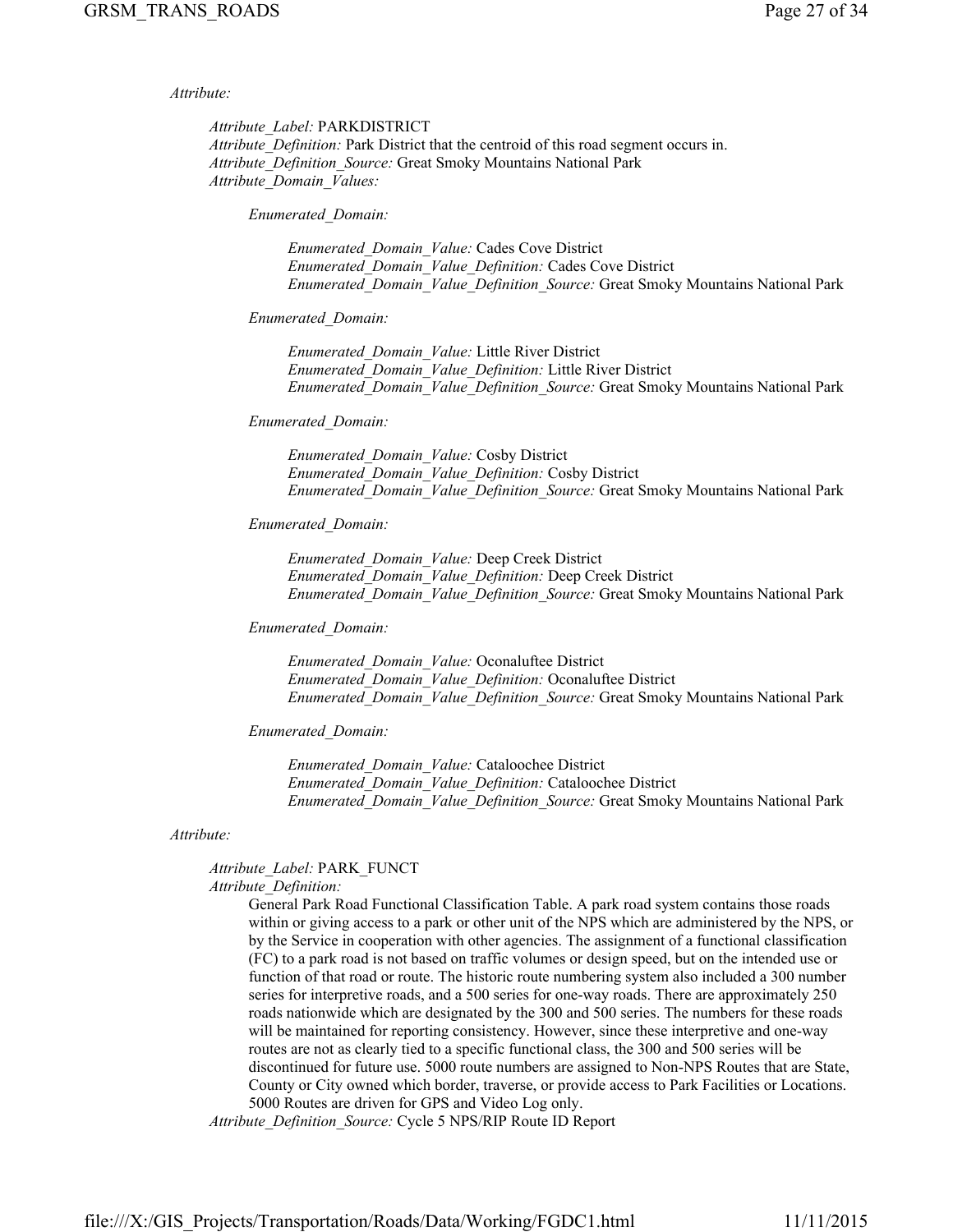*Attribute\_Domain\_Values:*

*Enumerated\_Domain:*

*Enumerated\_Domain\_Value:* 1

*Enumerated\_Domain\_Value\_Definition:*

Class 1: Principal Park Road/Rural Parkway (Public Roads) Roads which constitute the main access route, circulatory tour, or thoroughfare for park visitors. Route Numbers 1 - 99. Note: Rural parkways (e.g. Natchez Trace) are numbered 1 - 9. State Routes Inventoried for Park. Route Numbers 5000-5999 *Enumerated\_Domain\_Value\_Definition\_Source:* Cycle 5 NPS/RIP Route ID Report

*Enumerated\_Domain:*

*Enumerated\_Domain\_Value:* 2

*Enumerated\_Domain\_Value\_Definition:*

Class 2: Connector Park Road (Public Roads) - Roads which provide access within a park to areas of scenic, scientific, recreational or cultural interest, such as overlooks,campgrounds, etc. Route Numbers 100-199.

*Enumerated\_Domain\_Value\_Definition\_Source:* Cycle 5 NPS/RIP Route ID Report

## *Enumerated\_Domain:*

*Enumerated\_Domain\_Value:* 3

*Enumerated\_Domain\_Value\_Definition:*

Class 3: Special Purpose Park Road (Public Roads) - Roads which provide circulation within public areas, such as campgrounds, picnic areas, visitor center complexes, concessionaire facilities, etc. These roads generally serve low-speed traffic and are often designed for one-way circulation. Route Numbers 200-299. *Enumerated\_Domain\_Value\_Definition\_Source:* Cycle 5 NPS/RIP Route ID Reportle 5

## *Enumerated\_Domain:*

*Enumerated\_Domain\_Value:* 4

NPS/RIP Route ID Report

*Enumerated\_Domain\_Value\_Definition:*

Class 4: Primitive Park Roads (Public Roads) - Roads which provide circulation through remote areas and/or access to primitive campgrounds and undeveloped areas. These roads frequently have no minimum design standards and their use may be limited to specially equipped vehicles. Route Numbers 200-299. Note: Functional Classes 3 and 4 have the same route numbers because, historically, they were numbered similarly.

*Enumerated\_Domain\_Value\_Definition\_Source:* Cycle 5 NPS/RIP Route ID Reportle 5 NPS/RIP Route ID Report

## *Enumerated\_Domain:*

*Enumerated\_Domain\_Value:* 5

*Enumerated\_Domain\_Value\_Definition:*

Class 5: Administrative Access Road (Administrative Roads) - All public roads intended for access to administrative developments or structures such as park offices, employee quarters, or utility areas. Route Numbers 400-499.

*Enumerated\_Domain\_Value\_Definition\_Source:* Cycle 5 NPS/RIP Route ID Reportle 5 NPS/RIP Route ID Report

*Enumerated\_Domain:*

*Enumerated\_Domain\_Value:* 6 *Enumerated\_Domain\_Value\_Definition:*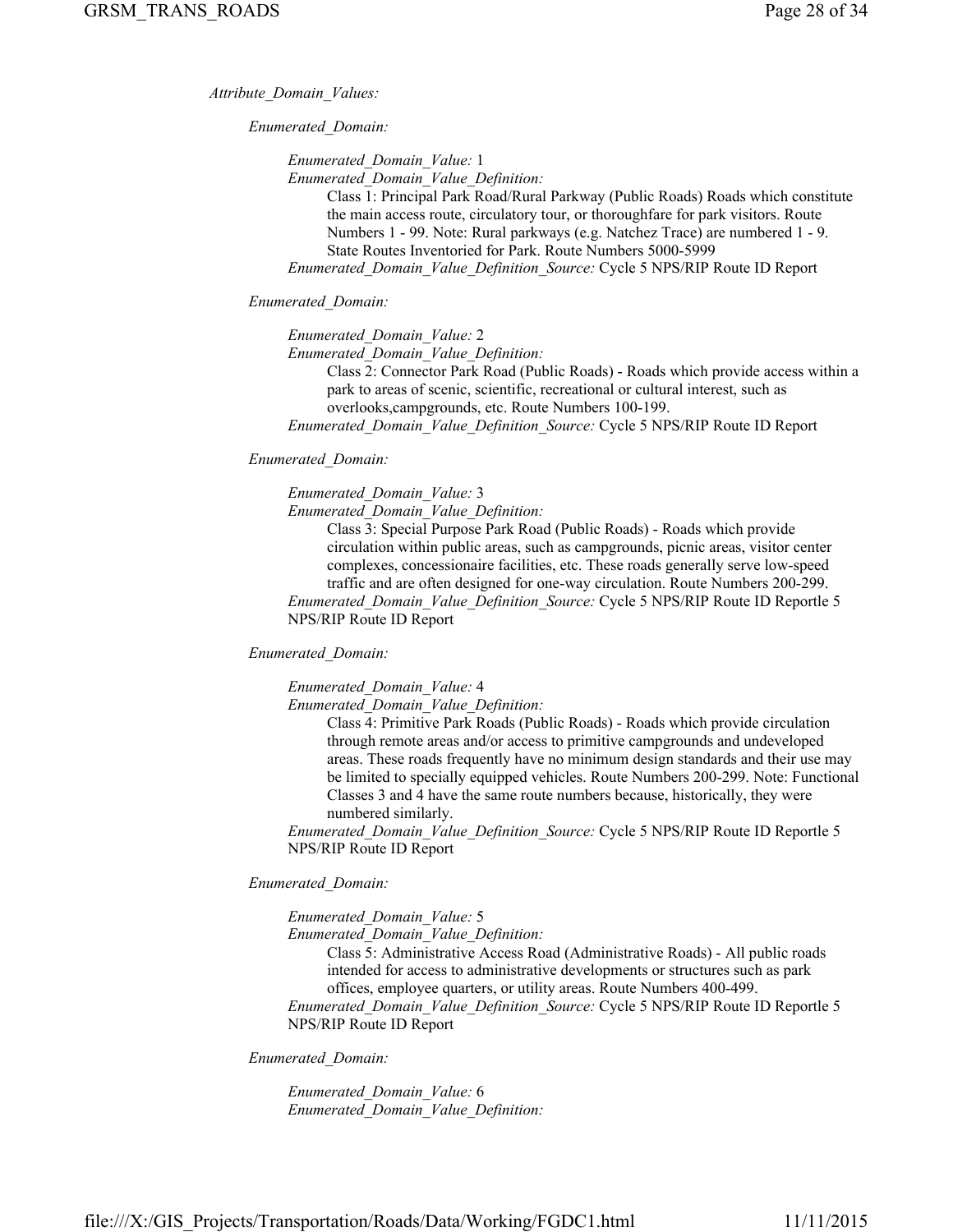Class 6: Restricted Road (Administrative Roads) - All roads normally closed to the public, including patrol roads, truck trails, and other similar roads. Route Numbers 400-499. Note: Functional Classes 5 and 6 have the same route numbers because historically they were numbered similarly and often there is little distinction between these routes. For example, because utility areas and employee housing are often closed to the public, this restriction would result in classification of FC 6 rather than FC 5

*Enumerated\_Domain\_Value\_Definition\_Source:* Cycle 5 NPS/RIP Route ID Reportle 5 NPS/RIP Route ID Report

#### *Enumerated\_Domain:*

*Enumerated\_Domain\_Value:* 7

*Enumerated\_Domain\_Value\_Definition:*

Class 7: Urban Parkway (Urban Parkways and City Streets) - These facilities serve high volumes of park and non-park related traffic and are restricted, limited-access facilities in an urban area. This category of roads primarily encompasses the major parkways which serve as gateways to our nation's capital. Other major park roads or portions thereof, however, may be included in this category. Route Numbers 1-9. *Enumerated\_Domain\_Value\_Definition\_Source:* Cycle 5 NPS/RIP Route ID Reportle 5

NPS/RIP Route ID Report

## *Enumerated\_Domain:*

*Enumerated\_Domain\_Value:* 8

*Enumerated\_Domain\_Value\_Definition:*

Class 8: City Streets (Urban Parkways and City Streets) - City streets are usually extensions of the adjoining street system that are owned and maintained by the National Park Service. The construction and/or reconstruction should conform with accepted local engineering practice and local conditions. Route Numbers 600-699. *Enumerated\_Domain\_Value\_Definition\_Source:* Cycle 5 NPS/RIP Route ID Reportle 5 NPS/RIP Route ID Report

*Enumerated\_Domain:*

*Enumerated\_Domain\_Value:* 9 *Enumerated\_Domain\_Value\_Definition:* Parking *Enumerated\_Domain\_Value\_Definition\_Source:* Great Smoky Mountains National Park

#### *Attribute:*

*Attribute\_Label:* MTFCC *Attribute\_Definition:* The MAF/TIGER Feature Class Code (MTFCC) is a 5-digit code assigned by the Census Bureau intended to classify and describe geographic objects or features. These codes can be found in the TIGER/Line products. *Attribute\_Definition\_Source:* United States Census

*Attribute\_Domain\_Values:*

*Enumerated\_Domain:*

*Enumerated\_Domain\_Value:* S1780 *Enumerated\_Domain\_Value\_Definition:* Parking Lot Road. The main travel route for vehicles through a paved parking area. *Enumerated\_Domain\_Value\_Definition\_Source:* MAF/TIGER Feature Class Code (MTFCC)

*Enumerated\_Domain:*

*Enumerated\_Domain\_Value:* S1740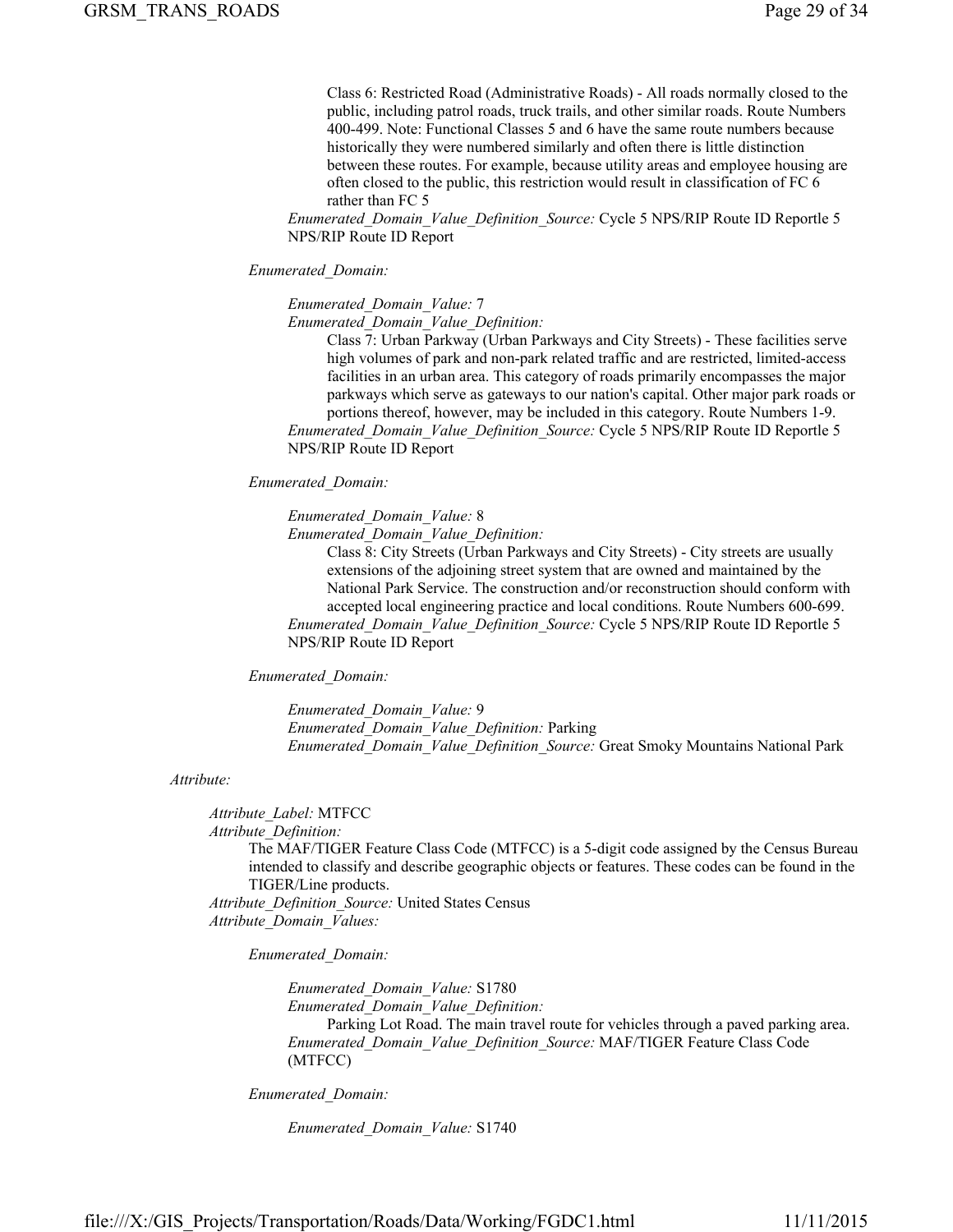*Enumerated\_Domain\_Value\_Definition:*

Private Road for service vehicles (logging, oil fields, ranches, etc.). A road within private property that is privately maintained for service, extractive, or other purposes. These roads are often unnamed.

*Enumerated\_Domain\_Value\_Definition\_Source:* MAF/TIGER Feature Class Code (MTFCC)

*Enumerated\_Domain:*

*Enumerated\_Domain\_Value:* S1640

*Enumerated\_Domain\_Value\_Definition:*

Service Drive usually along a limited access highway. A road, usually paralleling a limited access highway, that provides access to structures along the highway. These roads can be named and may intersect with other roads.

*Enumerated\_Domain\_Value\_Definition\_Source:* MAF/TIGER Feature Class Code (MTFCC)

#### *Enumerated\_Domain:*

*Enumerated\_Domain\_Value:* S1630

*Enumerated\_Domain\_Value\_Definition:*

Ramp.A road that allows controlled access from adjacent roads onto a limited access highway, often in the form of a cloverleaf interchange. These roads are unaddressable.

*Enumerated\_Domain\_Value\_Definition\_Source:* MAF/TIGER Feature Class Code (MTFCC)

*Enumerated\_Domain:*

*Enumerated\_Domain\_Value:* S1500

*Enumerated\_Domain\_Value\_Definition:*

Vehicular Trail (4WD). An unpaved dirt trail where a four-wheel drive vehicle is required. These vehicular trails are found almost exclusively in very rural areas. Minor, unpaved roads usable by ordinary cars and trucks belong in the S1400 category.

*Enumerated\_Domain\_Value\_Definition\_Source:* MAF/TIGER Feature Class Code (MTFCC)

## *Enumerated\_Domain:*

*Enumerated\_Domain\_Value:* S1400

*Enumerated\_Domain\_Value\_Definition:*

Local Neighborhood Road, Rural Road, City Street. Generally a paved non-arterial street, road, or byway that usually has a single lane of traffic in each direction. Roads in this feature class may be privately or publicly maintained. Scenic park roads would be included in this feature class, as would (depending on the region of the country) some unpaved roads.

*Enumerated\_Domain\_Value\_Definition\_Source:* MAF/TIGER Feature Class Code (MTFCC)

*Enumerated\_Domain:*

*Enumerated\_Domain\_Value:* S1200

*Enumerated\_Domain\_Value\_Definition:*

Secondary Road. Secondary roads are main arteries, usually in the U.S. Highway, State Highway or County Highway system. These roads have one or more lanes of traffic in each direction, may or may not be divided, and usually have at-grade intersections with many other roads and driveways. They often have both a local name and a route number

file:///X:/GIS\_Projects/Transportation/Roads/Data/Working/FGDC1.html 11/11/2015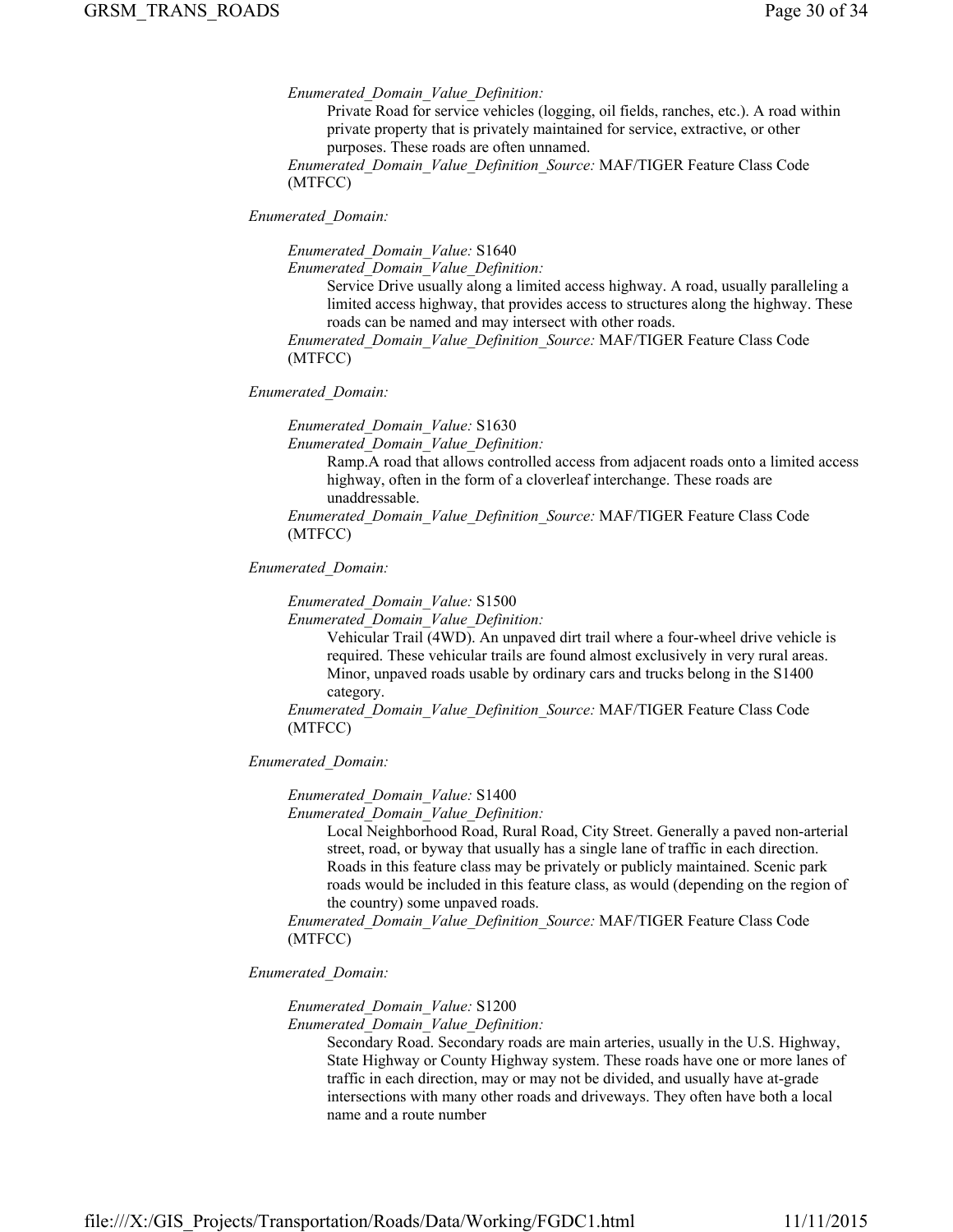*Enumerated\_Domain\_Value\_Definition\_Source:* MAF/TIGER Feature Class Code (MTFCC)

## *Enumerated\_Domain:*

*Enumerated\_Domain\_Value:* S1100 *Enumerated\_Domain\_Value\_Definition:* Primary Road. *Enumerated\_Domain\_Value\_Definition\_Source:* MAF/TIGER Feature Class Code (MTFCC)

## *Attribute:*

*Attribute\_Label:* ROADLEVEL *Attribute\_Definition:* For symbolizing, indicates if a cased road is shown under or over another cased road. *Attribute\_Definition\_Source:* Esri *Attribute\_Domain\_Values:*

*Enumerated\_Domain:*

*Enumerated\_Domain\_Value:* -2 *Enumerated\_Domain\_Value\_Definition:* Second Subsurface *Enumerated\_Domain\_Value\_Definition\_Source:* Esri

*Enumerated\_Domain:*

*Enumerated\_Domain\_Value:* -1 *Enumerated\_Domain\_Value\_Definition:* Subsurface *Enumerated\_Domain\_Value\_Definition\_Source:* Esri

*Enumerated\_Domain:*

*Enumerated\_Domain\_Value:* 0 *Enumerated\_Domain\_Value\_Definition:* Ground Level *Enumerated\_Domain\_Value\_Definition\_Source:* Esri

*Enumerated\_Domain:*

*Enumerated\_Domain\_Value:* 1 *Enumerated\_Domain\_Value\_Definition:* First Level *Enumerated\_Domain\_Value\_Definition\_Source:* Esri

*Enumerated\_Domain:*

*Enumerated\_Domain\_Value:* 2 *Enumerated\_Domain\_Value\_Definition:* Second Level *Enumerated\_Domain\_Value\_Definition\_Source:* Esri

*Enumerated\_Domain:*

*Enumerated\_Domain\_Value:* 3 *Enumerated\_Domain\_Value\_Definition:* Third Level *Enumerated\_Domain\_Value\_Definition\_Source:* Esri

*Enumerated\_Domain:*

*Enumerated\_Domain\_Value:* 4 *Enumerated\_Domain\_Value\_Definition:* Fourth Level *Enumerated\_Domain\_Value\_Definition\_Source:* Esri

*Attribute:*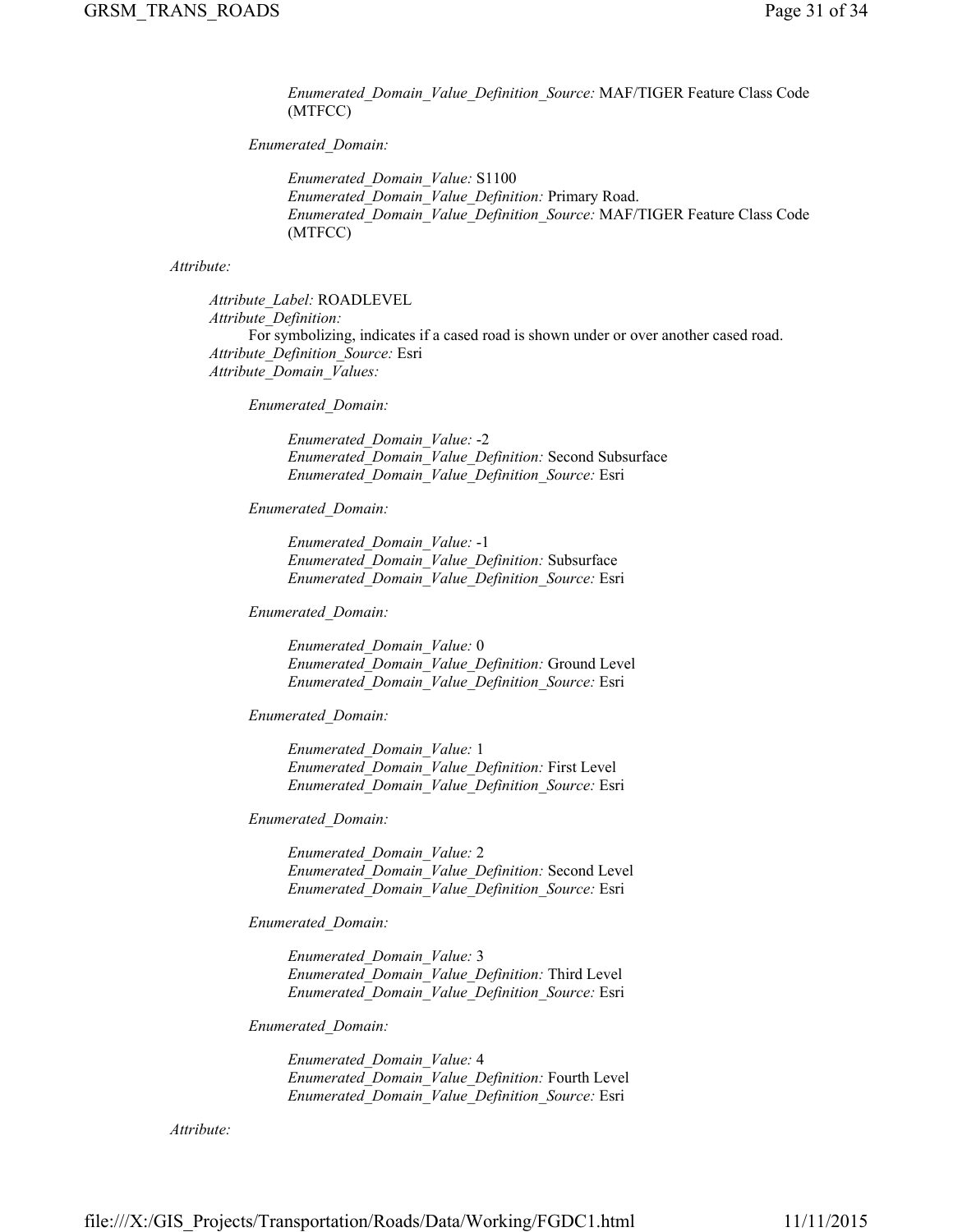*Attribute\_Label:* PUBRESTRICT *Attribute\_Definition:* Indicates road accessability. *Attribute\_Definition\_Source:* Great Smoky Mountains National Park *Attribute\_Domain\_Values:*

*Enumerated\_Domain:*

*Enumerated\_Domain\_Value:* 1 *Enumerated\_Domain\_Value\_Definition:* Open Year Round *Enumerated\_Domain\_Value\_Definition\_Source:* Great Smoky Mountains National Park

*Enumerated\_Domain:*

*Enumerated\_Domain\_Value:* 2 *Enumerated\_Domain\_Value\_Definition:* Open Seasonally *Enumerated\_Domain\_Value\_Definition\_Source:* Great Smoky Mountains National Park

*Enumerated\_Domain:*

*Enumerated\_Domain\_Value:* 3 *Enumerated\_Domain\_Value\_Definition:* Closed to Public Year Round *Enumerated\_Domain\_Value\_Definition\_Source:* Great Smoky Mountains National Park

#### *Attribute:*

*Attribute\_Label:* FEDROUTE *Attribute\_Definition:* Federal Route #. *Attribute\_Definition\_Source:* Esri *Attribute\_Domain\_Values:*

*Unrepresentable\_Domain:* Free-Text

*Attribute:*

*Attribute\_Label:* AFEDRTE *Attribute\_Definition:* Alternate Federal Route #. *Attribute\_Definition\_Source:* Esri *Attribute\_Domain\_Values:*

*Unrepresentable\_Domain:* Free Text

*Attribute:*

*Attribute\_Label:* STROUTE *Attribute\_Definition:* State Route #. *Attribute\_Definition\_Source:* Esri *Attribute\_Domain\_Values:*

*Unrepresentable\_Domain:* Free Text

*Attribute:*

*Attribute\_Label:* ASTRTE *Attribute\_Definition:* Alternate State Route #. *Attribute\_Definition\_Source:* Esri *Attribute\_Domain\_Values:*

*Unrepresentable\_Domain:* Free Text

*Attribute:*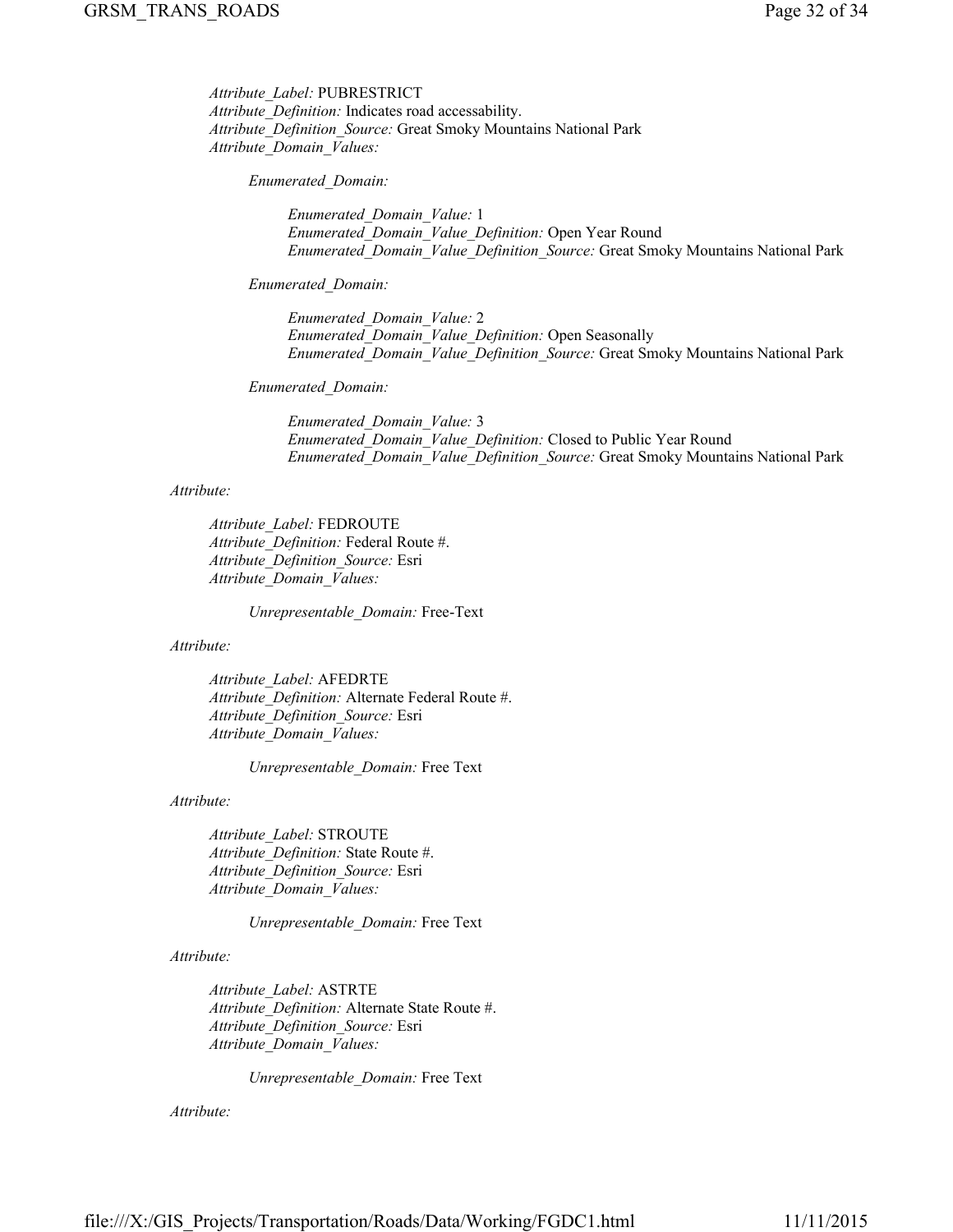*Attribute\_Label:* CTYROUTE *Attribute\_Definition:* County Route # *Attribute\_Definition\_Source:* Esri *Attribute\_Domain\_Values:*

*Unrepresentable\_Domain:* Free-Text

*Overview\_Description:*

*Entity\_and\_Attribute\_Overview:*

Entity attributes reflect approved standards and schemas sourced from the NPS Roads GIS Center-Line Standard. Where applicable, mandatory attributes have been identified with the text "REQUIRED:" indicating that editors must populate this attribute for these data to be distributed outside of the NPS. Where applicable, default enumurated domain values have been annotated in this document. Multiple attribute values for a field will be handled by a delimiter (where necessary). These fields will be noted that multiple values are optional and a delimiter value will be provided and some will allow for varying formats.

*Entity\_and\_Attribute\_Detail\_Citation:* NPS Roads GIS Center-Line Standard

## *Distribution\_Information:*

## *Distributor:*

*Contact\_Information:*

*Contact\_Organization\_Primary:*

*Contact\_Organization:* Department of the Interior, National Park Service *Contact\_Person:* National Park Service

*Contact\_Address:*

*Address\_Type:* mailing and physical *Address:* 1849 C Street NW *City:* Washington *State\_or\_Province:* DC *Postal\_Code:* 20240 *Country:* US

*Contact\_Voice\_Telephone:* (202) 208-6843 *Hours\_of\_Service:* M-F 0800-1700 *Contact\_Instructions:* mail only

*Distribution\_Liability:*

The National Park Service shall not be held liable for improper or incorrect use of the data described and/or contained herein. These data and related graphics (i.e. GIF or JPG format files) are not legal documents and are not intended to be used as such. The information contained in these data is dynamic and may change over time. The data are not better than the original sources from which they were derived. It is the responsibility of the data user to use the data appropriately and consistent within the limitations of geospatial data in general and these data in particular. The related graphics are intended to aid the data user in acquiring relevant data; it is not appropriate to use the related graphics as data. The National Park Service gives no warranty, expressed or implied, as to the accuracy, reliability, or completeness of these data. It is strongly recommended that these data are directly acquired from an NPS server and not indirectly through other sources which may have changed the data in some way. Although these data have been processed successfully on computer systems at the National Park Service, no warranty expressed or implied is made regarding the utility of the data on other systems for general or scientific purposes, nor shall the act of distribution constitute any such warranty. This disclaimer applies both to individual use of the data and aggregate use with other data.

*Available\_Time\_Period:*